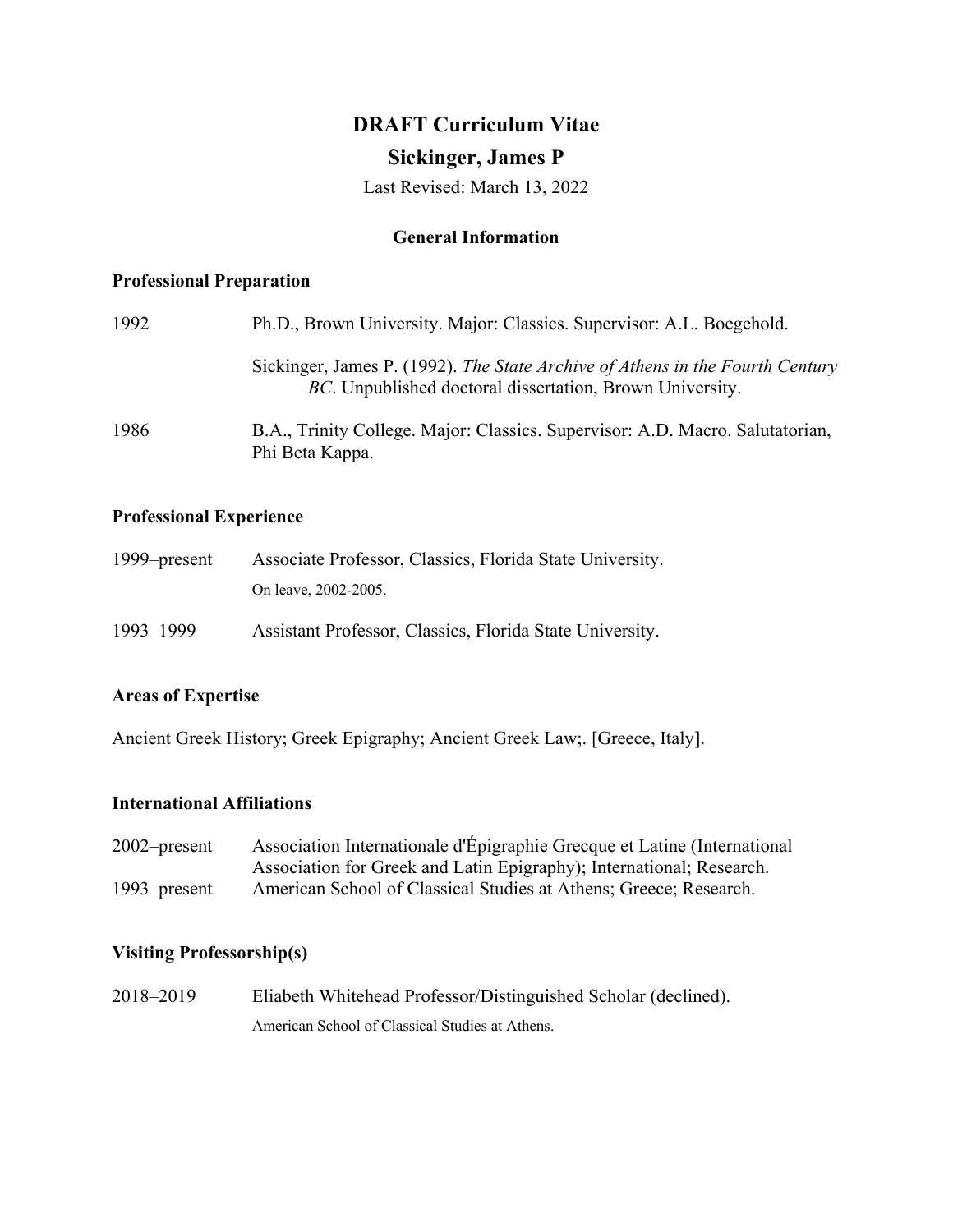| 2002–2005 | Andrew W. Mellon Professor of Classical Studies, American School of<br>Classical Studies at Athens, Athens, Greece. |
|-----------|---------------------------------------------------------------------------------------------------------------------|
| 1996      | Gertrude Smith Professor/Director of the Summer Session. American School<br>of Classical Studies at Athens          |

## **Honors, Awards, and Prizes**

Developing Scholar Award, Florida State University (2001). (\$6,000). University Teaching Award, Florida State University (2000). Teaching Incentive Program, Florida State University (1999).

## **Fellowship(s)**

Loeb Classical Library Foundation (2018–2019). National Endowment for the Humanities/American School of Classical Studies (2018–2019). NEH Summer Stipend (2001). NEH Fellowship for College Teachers and Independent Scholars, National Endowment for the Humanities (1996–1997).

#### **Current Membership in Professional Organizations**

American Society of Greek and Latin Epigraphy Archaeological Institute of America Association Internationale d'Épigraphie Grecque et Latine Association of Ancient Historians Classical Association of Florida Classical Association of the Midwest and South

#### **Teaching**

## **Courses Taught**

History of Ancient Greece (CLA3430) Thucydides (GRW4210) Seminar in Classics: The Athenian Empire (CLA6932) Directed Individual Study (GRW4905) Greek Myth in Cinema (CLT4905) Classical Mythology (CLT3370) Hellenistic Greece (EUH5407) The Age of Alexander the Great (EUH4408) Tutorial in Classical Archaeology (ARH4932)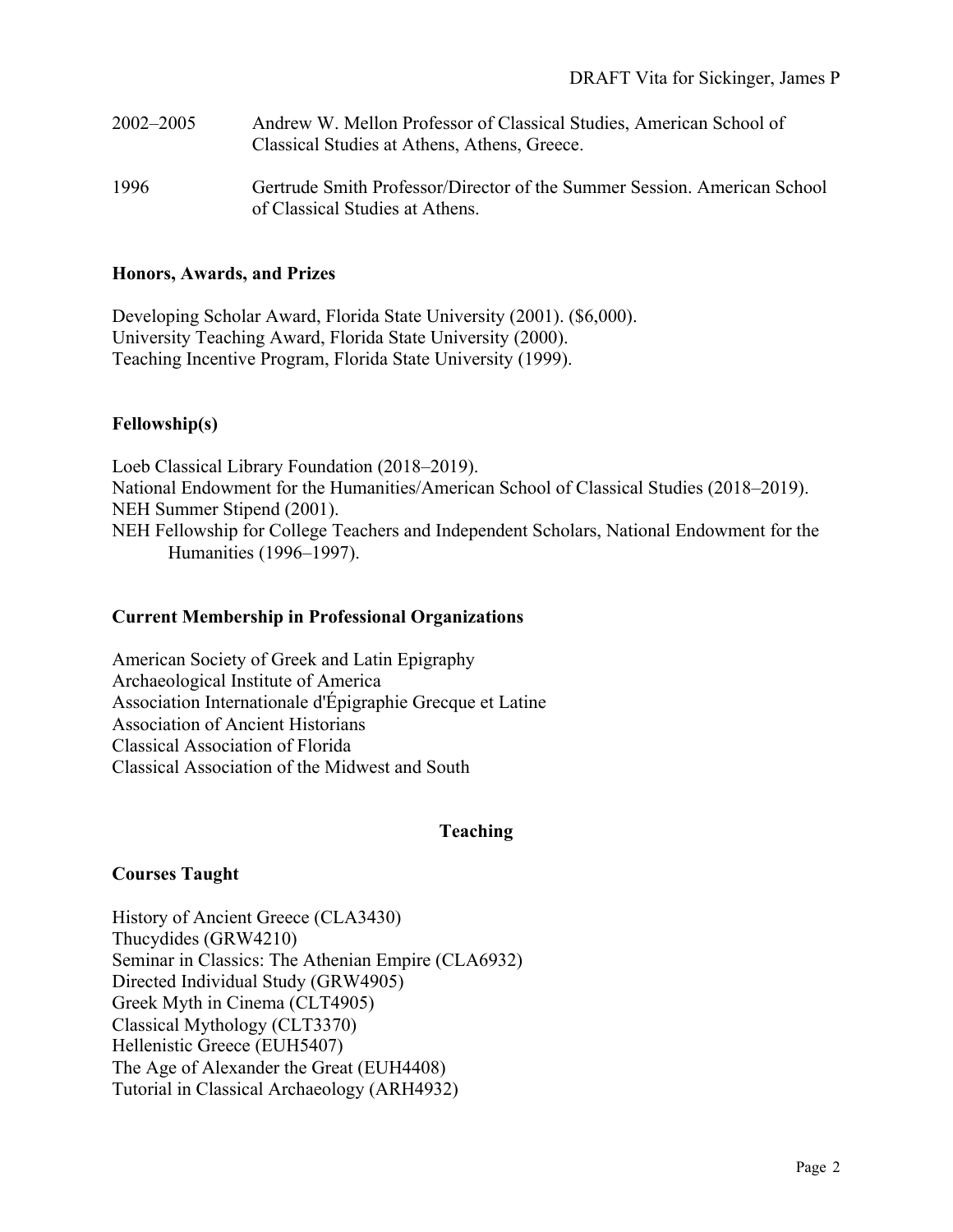Athens and Sparta (CLA5438) Athens and Sparta (EUH4401) Seminar in Greek: Greek Epigraphy (GRW6930) Seminar in Classical Civilization (CLA4935) Thucydides (GRW5215) Archaeology and Science (CLT4905) Classics and the Modern World (CLT4905) Gender and Society in Ancient Greece (CLA3501) Rome and America (CLT4905) Virgil's Aeneid (LNW4905) Seminar in Classical Civilization (CLA4935) Seminar in Greek (GRW6930) Seminar: Greek Epigrpahy (GRW6930) Special Topics in Classics: Ancient Warfare (CLA4930) Special Topics in Classics: Ancient Warfare (CLA4930) Special Topics in Classics: Ancient Warfare (CLA4930) The Ancient World in Film (CLT3510) Seminar in Classical Civilization (CLA4935) Athens and Sparta (CLA5438) Honors Work (CLA4909) Honors Work (CLA4909r) The Roman Empire (EUH5418) The Roman Empire (EUH4413) Seminar in Classics (CLA6932) Age of Alexander (EUH4408) Age of Alexander (EUH5407) Arrian's Anabasis of Alexander (CLT4905) Survey of Greek Literature (GRW6106) Athens and Sparta (CLA5438) Gender and Society in Ancient Greece (CLA3501) Ancient Warfare (CLA5931) Herodotus (GRW5909) Herodotus (GRW3104) Readings for Exams (CLA6906) Readings in Greek Literature (GRW3104) Readings in Greek Literature: Lysias (GRW3104) Special Topics in Classics (CLA5931) Special Topics in Classics: War in the Ancient World (CLA4930) Tutorial in Greek (GRW5909) Tutorial in Greek: Lysias (GRW5909) Law and Rhetoric in Athens (GRW6930) Readings in Latin Peotry (LNW3323) Tutorial in Latin (LNW5932) Directed Individual Study (GRW5908) Directed Individual Study (CLA5905) Greek Prose Writers (GRW4210)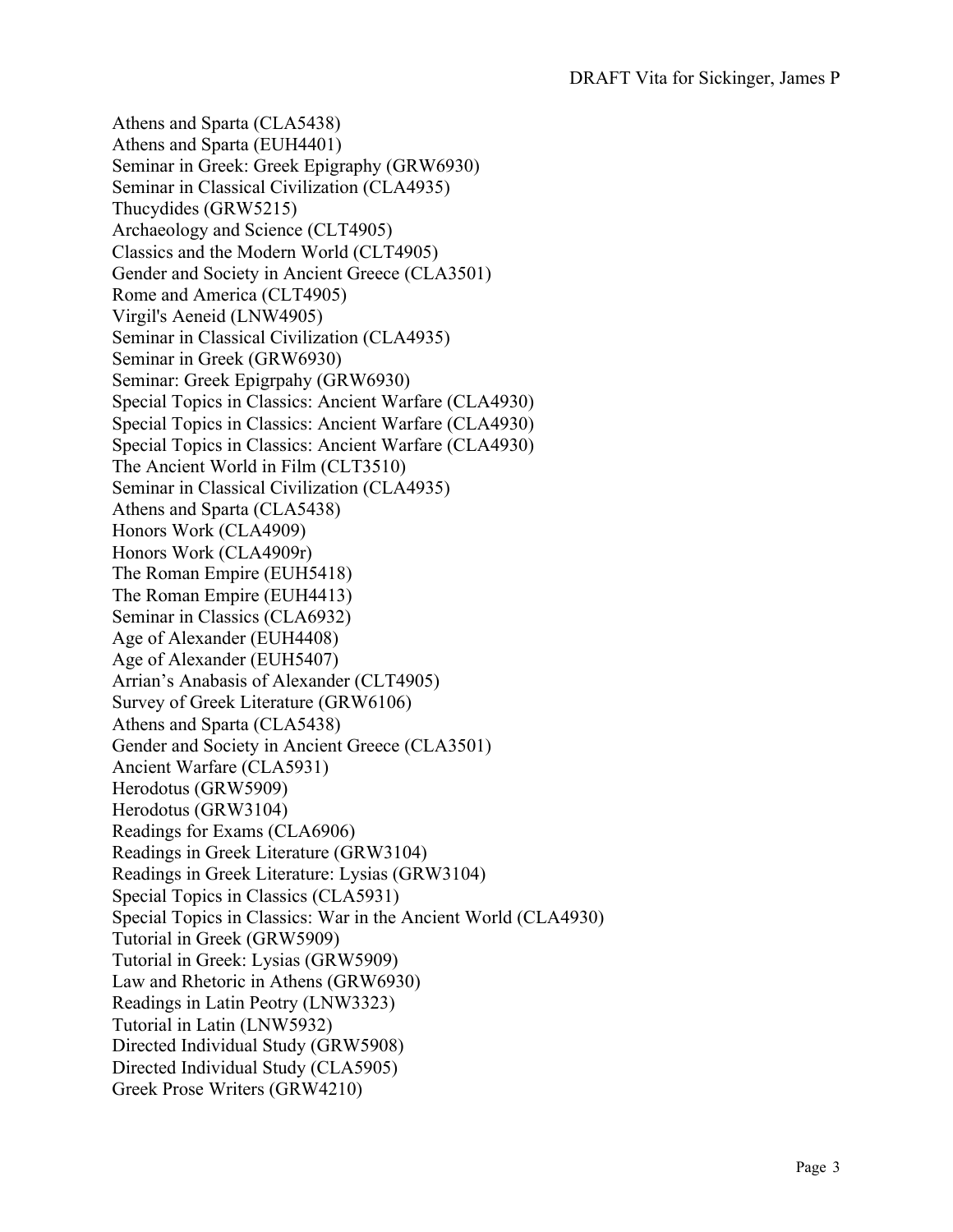Studies in the Greek Prose Writers (GRW5215) The Roman Way: Introduction to Roman Civilization (CLA2123) Women, Children, and Slaves in Ancient Rome: The Roman Family (CLA3502) Studies in Greek History (CLA4437) The Peloponnesian War (CLA4437) Beginning Greek II (GRE1121) Classics Colloquium (CLA5920) Classical Archaeology: Fieldwork (CLA5789) Ancient Mythology, East and West (CLT3378) Seminar in Classical Archaeology (CLA5799) Tutorial in Classical Archaeology (ARH5934) Beginning Greek I (GRE1120) Age of Alexander the Great (EUH4401) Honors Work (HIS4936)

## **New Course Development**

Ancient World in Film (2009) History of Ancient Greece (2008) Survey of Greek Literature (2007) Gender and Society in Ancient Greece (online version) (1999) Gender and Society in Ancient Greece (1997)

## **Doctoral Committee Chair**

Boyd, M. J., graduate. (2016). *Fashioning Tyrants: Models of Greek Tyranny and the Historian's Role in Tyrant-Making*. Retrieved from http://purl.flvc.org/fsu/fd/FSU\_2016SU\_Boyd\_fsu\_0071E\_13330 Henderson, T. R., graduate. (2011). *History of the Athenian Ephebeia: 335-88 BCE*. Retrieved from http://purl.flvc.org/fsu/fd/FSU\_migr\_etd-5701

## **Doctoral Committee Member**

| McCleery, R. C., graduate. (2019). Market Buildings in Athens and Corinth in the Roman   |
|------------------------------------------------------------------------------------------|
| Period. Retrieved from                                                                   |
| http://purl.flvc.org/fsu/fd/2019 Fall McCleery fsu 0071E 14919                           |
| Harper, C. R., graduate. (2016). Laboring with the Economics of Mycenaean Architecture:  |
| Theories, Methods, and Explorations of Mycenaean Architectural Production.               |
| Retrieved from http://purl.flvc.org/fsu/fd/FSU 2016SP Harper fsu 0071E 13091             |
| Hayes-Steuck, graduate. (2005). Emerging from the Shadows: The Life and Career of Arthur |
| Annesley, Earl of Anglesey (1614-1686). Retrieved from                                   |
| http://purl.flvc.org/fsu/fd/FSU migr etd-4183                                            |

Smith, D. V., graduate. (2005). *Carrier Battles: Command Decision in Harm's Way*. Retrieved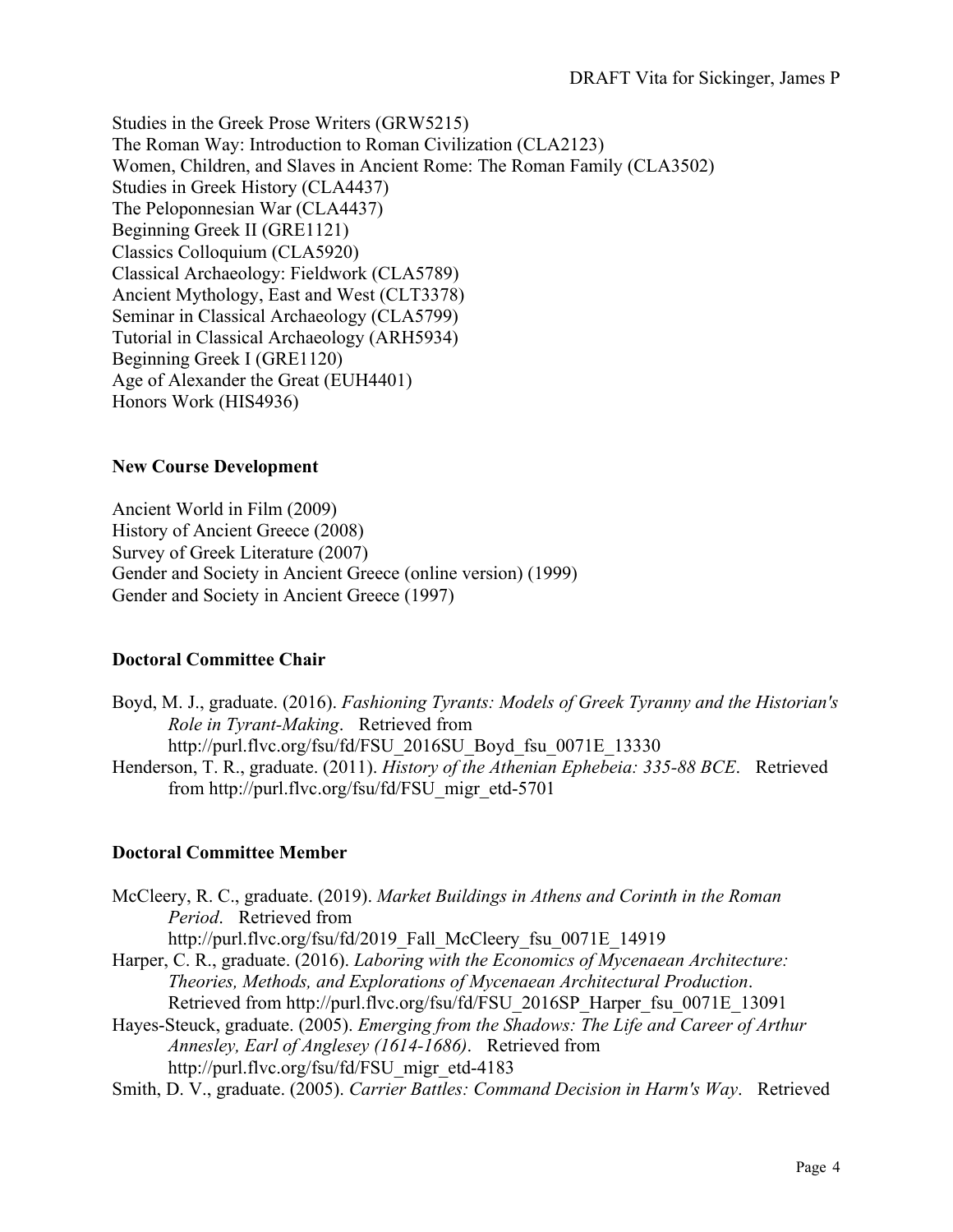from http://purl.flvc.org/fsu/fd/FSU\_migr\_etd-0344

# **Master's Committee Chair**

Alsobrook, K., graduate. (2007). *The Beginning of Time: Vedic and Orphic Theogonies and Poetics*. Retrieved from http://purl.flvc.org/fsu/fd/FSU\_migr\_etd-0183

# **Master's Committee Member**

- Clifford, K., graduate. (2007). *Lingering Words: A Study of Ancient Greek Inscriptions on Attic Vases*. Retrieved from http://purl.flvc.org/fsu/fd/FSU\_migr\_etd-3580
- Conn, R., graduate. (2007). *Prevalence and Profitability: The Counterfeit Coins of Archaic and Classical Greece*. Retrieved from http://purl.flvc.org/fsu/fd/FSU\_migr\_etd-3470

# **Bachelor's Committee Chair**

- Fernandez, C. D., graduate. (2016). *Historicity of Homeric Warfare: Battle in the 'Iliad' and the Hoplite Phalanx, c. 750 to 480 BCE*. Retrieved from http://purl.flvc.org/fsu/fd/FSU\_libsubv1\_scholarship\_submission\_1461346732
- Juras, A., graduate. (2014). *Sexual Slander in the Attic Orators: A Survey of the Speeches of Lysias and Aeschines*.
- Gay, A. J., graduate. (2001). *The Moral Reforms of Augustu*. Retrieved from http://purl.flvc.org/fcla/dt/159780

# **Bachelor's Committee Member**

Seger, A., graduate. (2010).

- Morris, J., graduate. (2006). *The Origins of the Sea Peoples*. Retrieved from http://purl.flvc.org/fcla/dt/160812
- White, J. S., graduate. (2000). *The religions of the ancient British Isles*. Retrieved from http://purl.flvc.org/fcla/dt/159638

## **MA Exam Committee**

Sickinger, J. (2020). *Lucy Crenshaw, MA Exam in Classical Civilization, Committee Member*.

## **MA Paper Committee**

Sickinger, J. P. (2021–2022). *Humphrey, Katarina. MA Paper, Second Reader*.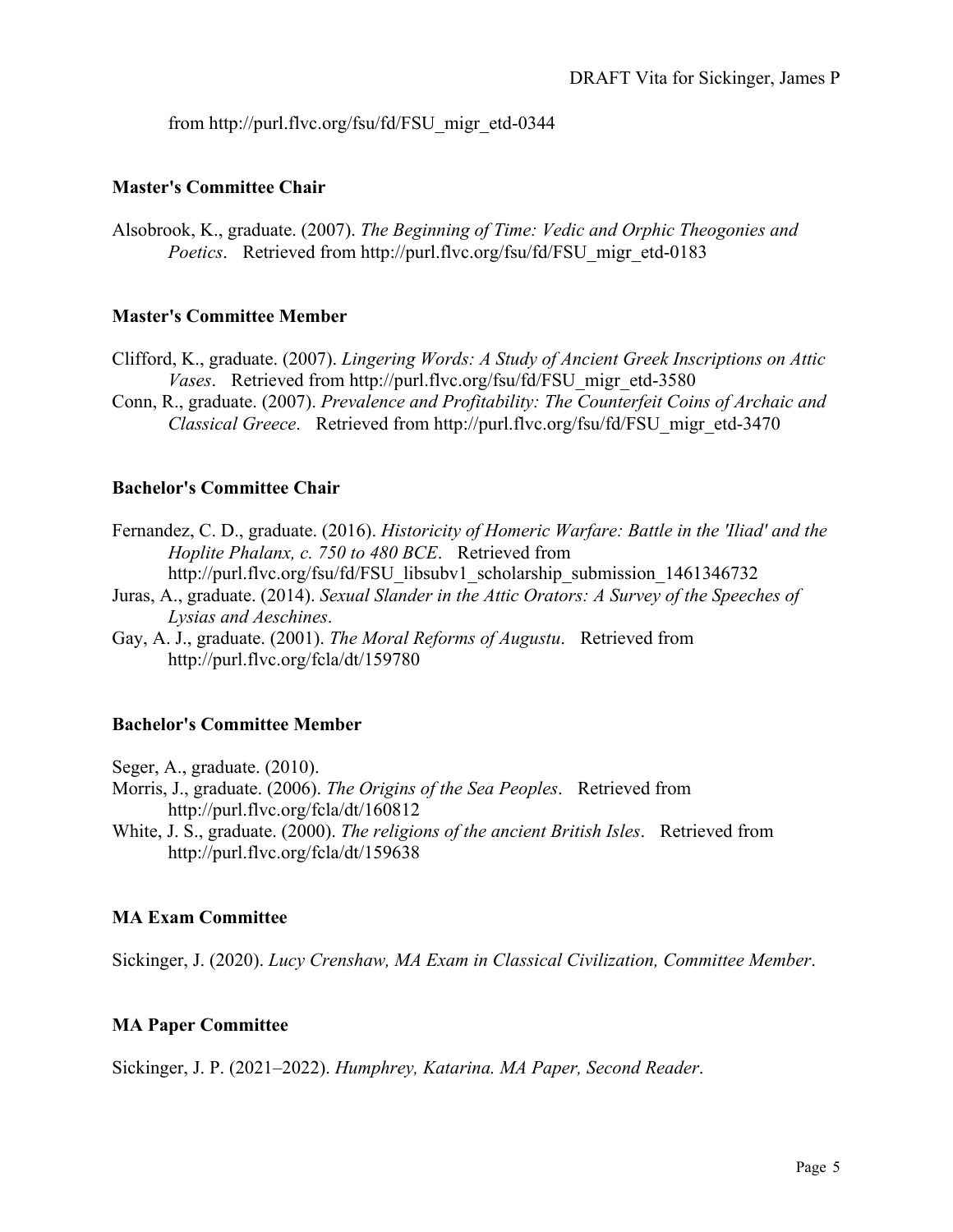- Sickinger, J. P. (2021–2022). *Mitchell, Austin. MA Paper, Major Professor*.
- Sickinger, J. P. (2021). *Shoun, Keith. MA Paper, Major Professor*. Withdrew before completion.
- Sickinger, J. P. (2020–2021). *Sonora Morris, MA Paper, Second Reader*.
- Sickinger, J. (2019–2020). *Wojkiewicz, Austin M. MA Paper, Second Reader*.
- Sickinger, J. P. (2016). *Keck, John. MA Paper, Second Reader*.
- Sickinger, J. P. (2016). *Tumminno, Angela. MA Paper, Major Professor*.
- Sickinger, J. P. (2015). *Mueller, Becky. MA Paper, Second Reader*.
- Sickinger, J. P. (2015). *Seibert, Michael. MA Paper, Major Professor*.
- Sickinger, J. P. (2015). *Wright, Brittany. MA Paper, Second Reader*.
- Sickinger, J. P. (2012). *Gladwin, Sarah. MA Paper, Major Professor*.
- Sickinger, J. P. (2011). *Boyd, Marcaline. MA Paper, Major Professor*.
- Sickinger, J. P. (2011). *Harding, James. MA Paper, Second Reader*.
- Sickinger, J. P. (2011). *Mullins, Roland. MA Paper, Major Professor*.
- Sickinger, J. P. (2007). *Trusty, Debra. MA Paper, Second Reader*.

#### **Research and Original Creative Work**

## **Publications**

#### **Refereed Journal Articles**

- Sickinger, J. P. (2017). New Ostraka from the Athenian Agora. *Hesperia*, *86*, 443-508. Retrieved from http://www.jstor.org/stable/10.2972/hesperia.86.3.0443
- Sickinger, J. P. (1999). Literacy, Documents, and Archives in the Ancient Athenian Democracy. *American Archivist*, *62*, 229-246.
- Sickinger, J. P. (1995). A Security Horos in the Collection of the American School. *Hesperia*, *64*, 333-336.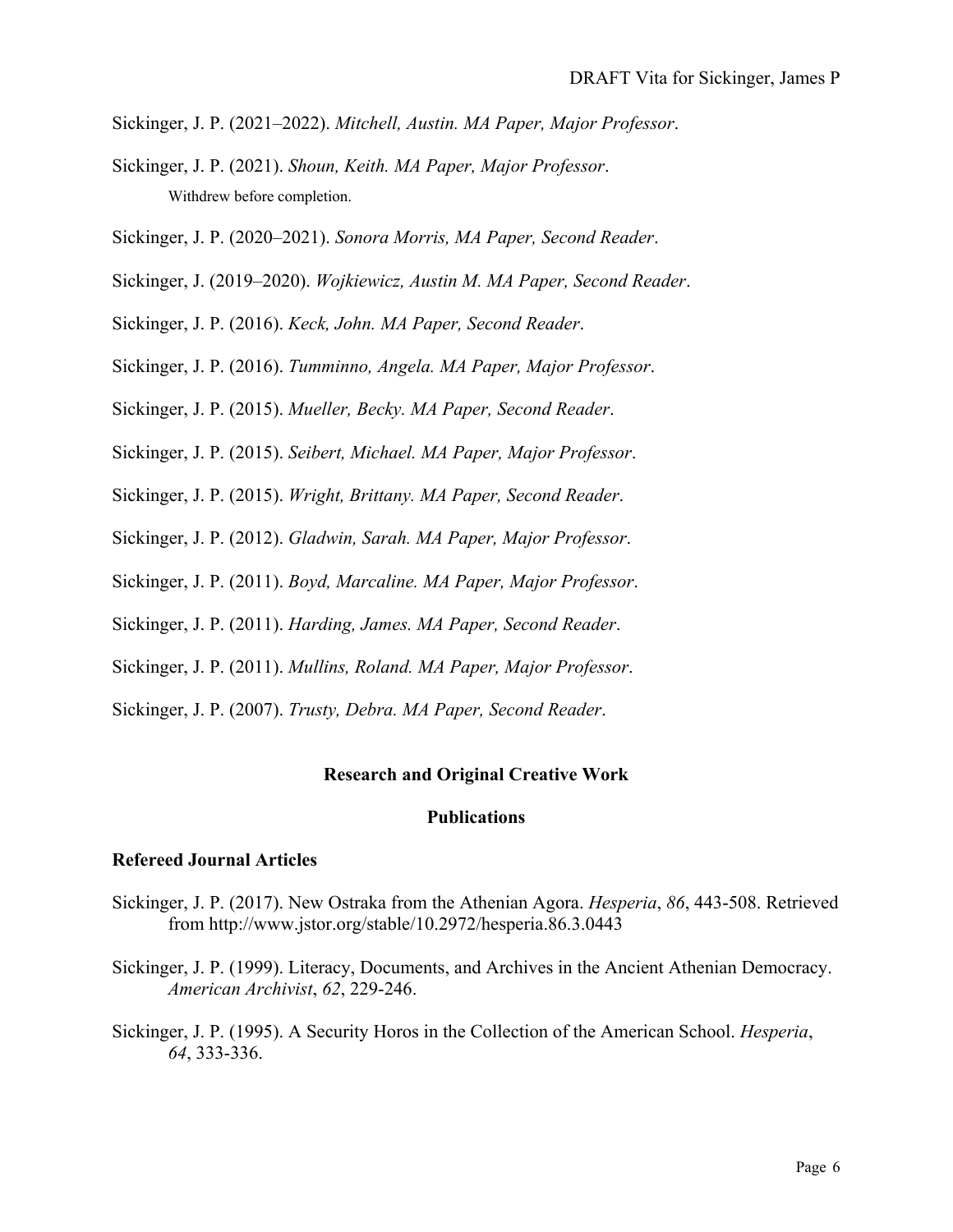Sickinger, J. P. (1994). Inscriptions and Archives in Classical Athens. *Historia*, *43*, 1994.

Sickinger, J. P. (1991). A Note on Wasps 349. *Classical Quarterly*, *n.s. 41*, 329-332.

## **Refereed Books**

Sickinger, J. P. (1999). *Public Records and Archives in Classical Athens*. Chapel Hill: University of North Carolina Press.

## **Edited Books and Projects**

Worthington, I. (editor-in-chief), Carawan, E. M., Dowden, K., Engels, J., Erskine, A., Fowler, R., Hodkinson, S., Jones, N., Kuhrt, A., Liddell, P., Roisman, J., Roller, M., & Sickinger, J. (Eds.). (2016). *Jacoby Online – Brill's New Jacoby*. Leiden: Brill. Retrieved from https://scholarlyeditions.brill.com/bnjo/preface-bnj/

Primary editorial responsibility for contributions on the local historians of Aetolia, Argos, and Athens (BNJ 299-338, 342, 344-368) from more than a dozen scholars.

Sickinger, J. P., & Bakewell, G. (Eds.). (2003). *Gestures. Studies in Ancient Literature, History, and Philosophy in Honor of A.L. Boegehold*. Oxford: Oxbow Books.

#### **Invited Book Chapters**

Sickinger, J. (contract). *Ostraka and Ostracism*. Manuscript under contract for publication, Oxford University Press.

Draft submitted; final revisions in progress.

Sickinger, J. (contract). *Witnesses and evidence in Athenian courts*. Manuscript under contract for publication, Oxford University Press.

Draft submitted; final revisions in progress.

- Sickinger, J. P. (2009). Nothing to Do with Democracy: Formulae of Disclosure and the Athenian Epigraphic Habit. In L.Mitchell, & L. Rubinstein (Eds.), *Greek History and Epigraphy: Essays in honour of P.J. Rhodes* (pp. 87-102). Swansea: Classical Press of Wales.
- Sickinger, J. P. (2009). Ostraka from the Athenian Agora. In J. McK. Camp, & C.A. Mauzy (Eds.), *The Athenian Agora. New Perspectives on an Ancient Site* (pp. 77-86). Mainz: Philipp von Zabern.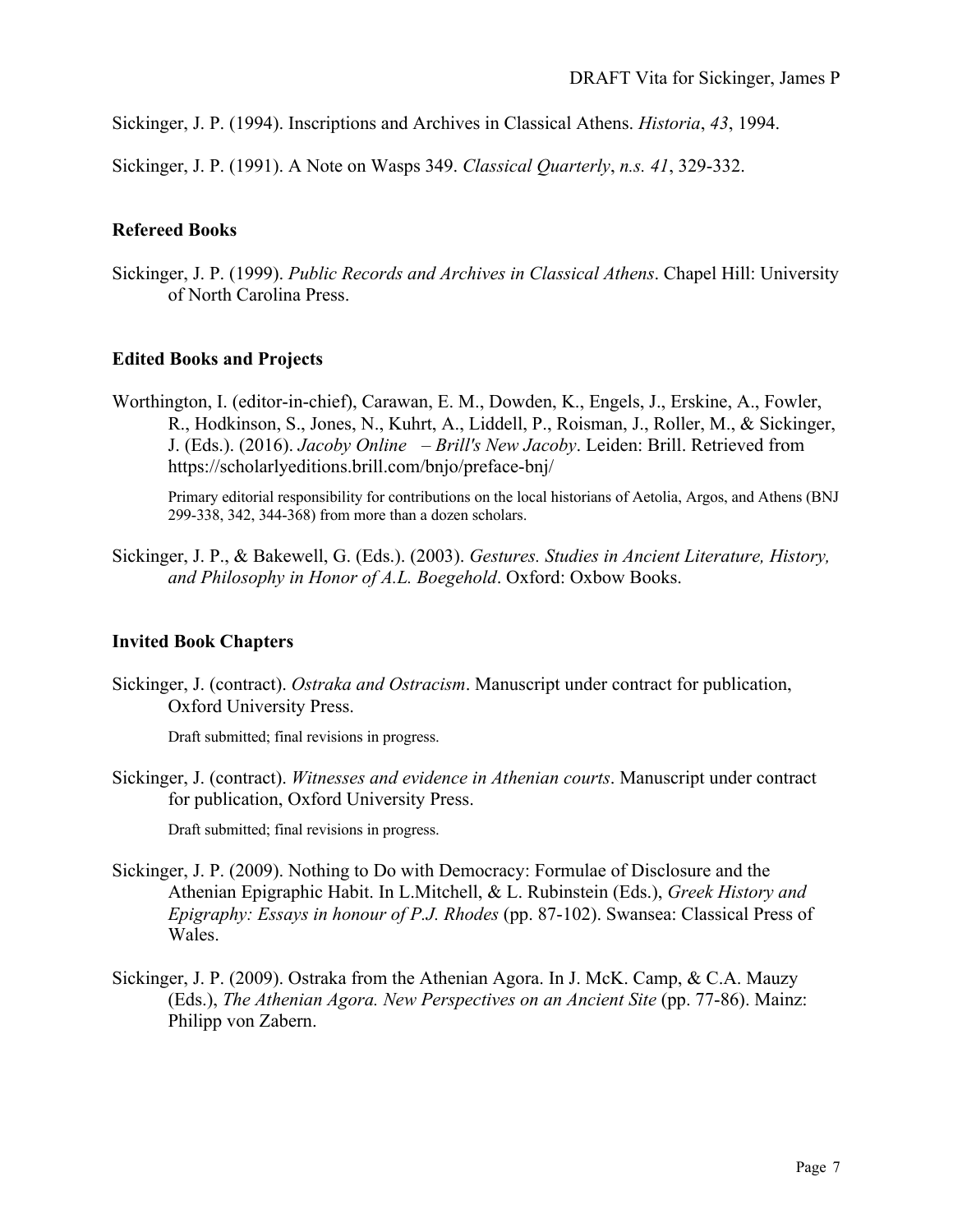# **Refereed Book Chapters and Contributions**

Sickinger, J. (in press). Inscriptions from the Recent Past in the Attic Orators. In A.Kapellos (Ed.), *The Orators and the Recent Past. Trends in Classics Supplementary Volume* (20 pages). Berlin: DeGruyter.

Submitted March 2021; accepted November 2021.

- Sickinger, J. (2021). Heliodoros of Athens (373). In I. Worthington (Ed.), *Jacoby Online. Brill's New Jacoby - Second Edition, Part III*. Leiden: Brill. Retrieved from http://dx.doi.org/10.1163/1873-5363\_bnj2\_a373
- Sickinger, J. (2021). Seleukos of Alexandria (634). In I. Worthington (Ed.), *Jacoby Online. Brill's New Jacoby - Second Edition, Part III*. Leiden: Brill. Retrieved from http://dx.doi.org/10.1163/1873-5363\_bnj2\_a634
- Sickinger, J. P. (2020). Diodoros the Periegete (372). In I. Worthington (Ed.), *Jacoby Online. Brill's New Jacoby - Second Edition, Part III*. Leiden: Brill.
- Sickinger, J. (2020). Seleukos of Alexandria (341). In I. Worthington (Ed.), *Jacoby Online. Brill's New Jacoby - Second Edition, Part III*. Leiden: Brill. Retrieved from http://dx.doi.org/10.1163/1873-5363\_bnj2\_a341
- Sickinger, J. P. (2020). Telephos of Pergamon (505). In I. Worthington (Ed.), *Jacoby Online. Brill's New Jacoby - Second Edition, Part III*. Leiden: Brill. Retrieved from http://dx.doi.org/10.1163/1873-5363\_bnj2\_a505
- Sickinger, J. (2018). Anonymous, Horismoi (De finibus urbis) (375). In I. Worthington (Ed.), *Jacoby Online. Brill's New Jacoby - Second Edition, Part III*. Leiden: Brill. Retrieved from http://dx.doi.org/10.1163/1873-5363\_bnj2\_a375
- Sickinger, J. (2018). Asklepiades of Nikaia (339). In I. Worthington (Ed.), *Jacoby Online. Brill's New Jacoby - Second Edition, Part III*. Brill: Leiden.
- Sickinger, J. (2018). Kallikrates-Menekles (370). In I. Worthington (Ed.), *acoby Online. Brill's New Jacoby - Second Edition, Part III* (pp. 10). Leiden: Brill.
- Sickinger, J. (2018). Nikandros of Thyateira (343). In I. Worthington (Ed.), *Jacoby Online. Brill's New Jacoby - Second Edition, Part III*. Leiden: Brill. Retrieved from http://dx.doi.org/10.1163/1873-5363\_bnj2\_a343
- Sickinger, J. (2018). Telephanes (371). In I. Worthington (Ed.), *Jacoby Online. Brill's New Jacoby - Second Edition, Part III*. Leiden: Brill. Retrieved from http://dx.doi.org/10.1163/1873-5363\_bnj2\_a371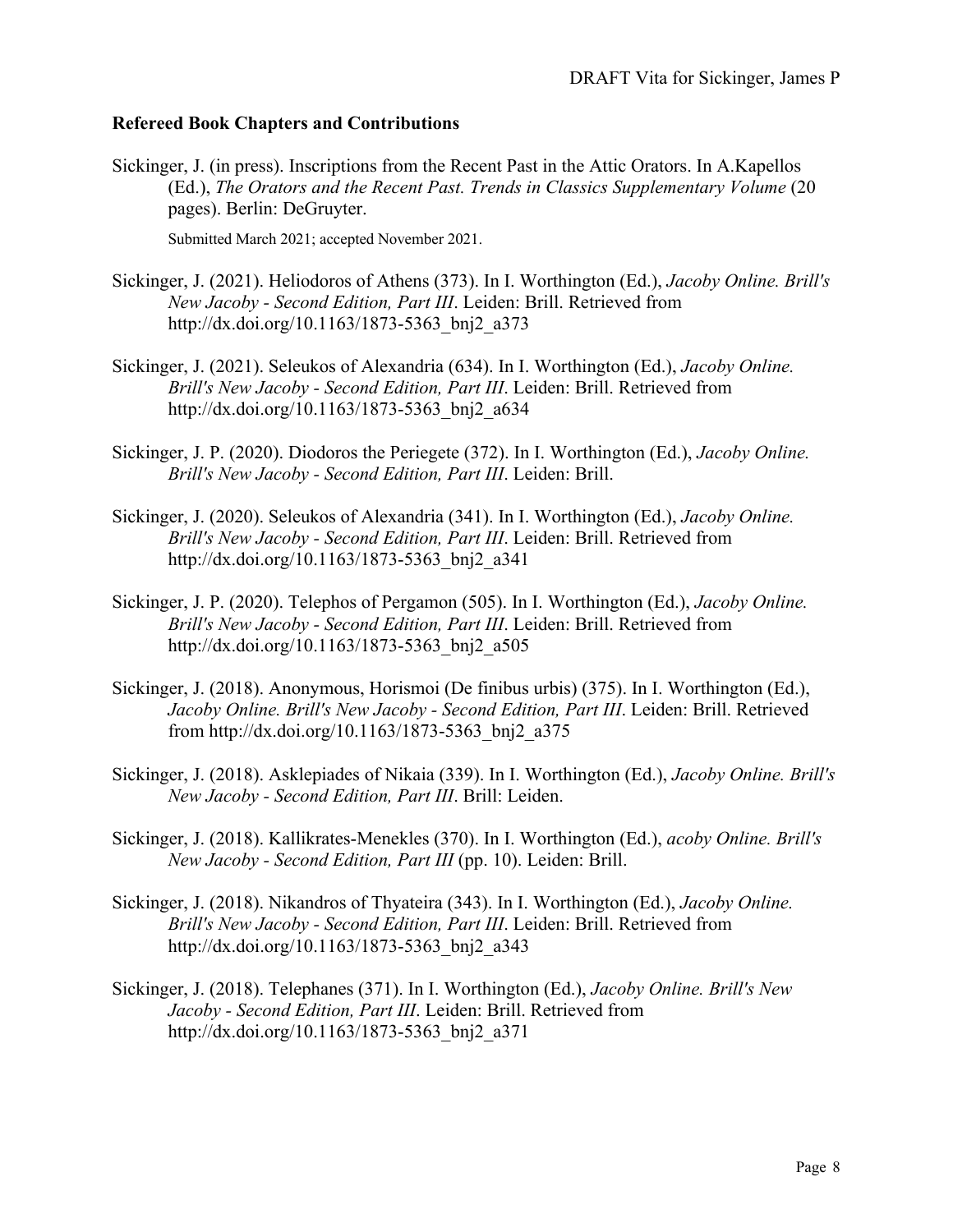- Sickinger, J. (2018). Themison (374. In I. Worthington (Ed.), *Jacoby Online. Brill's New Jacoby - Second Edition, Part III*. Leiden: Brill. Retrieved from http://dx.doi.org/10.1163/1873-5363\_bnj2\_a374
- Sickinger, J. (2016). Didymos of Alexandria (340). In I. Worthington (Ed.), *Jacoby Online. Brill's New Jacoby - Second Edition, Part III*. Leiden: Brill. Retrieved from http://dx.doi.org/10.1163/1873-5363\_bnj2\_a340
- Sickinger, J. (2016). Marmor Parium (239). In I. Worthington (Ed.), *Jacoby Online. Brill's New Jacoby, Part II*. Leiden: Brill Online. Retrieved from http://dx.doi.org/10.1163/1873-5363\_bnj\_a239
- Sickinger, J. (2013). Demeas (502). In I. Worthington (Ed.), *Jacoby Online. Brill's New Jacoby, Part II*. Leiden: Brill Online. Retrieved from http://dx.doi.org/10.1163/1873-5363\_bnj\_a502
- Sickinger, J. P. (2013). Greek Letters on Stone. In U. Yiftach-Firanko (Ed.), *Legal Documents in Ancient Societies (LDAS) I. The Letter: Law, State, Society and the Epistolary Format in the Ancient World* (pp. 125-140). Wiesbaden: Harrassowitz.
- Sickinger, J. P. (2010). Anonymous Periegete (P. Haw., 80-81) (369). In I. Worthington (Ed.), *Jacoby Online. Brill's New Jacoby, Part III*. Leiden: Brill Online. Retrieved from http://dx.doi.org/10.1163/1873-5363\_bnj\_a369
- Sickinger, J. P. (2010). Telephos of Pergamon (505). In I. Worthington (Ed.), *Jacoby Online. Brill's New Jacoby, Part III*. Leiden: Brill Online. Retrieved from http://dx.doi.org/10.1163/1873-5363\_bnj\_a505
- Sickinger, J. P. (2009). Diodoros the Periegete (372). In I. Worthington (Ed.), *Jacoby Online. Brill's New Jacoby, Part III*. Leiden: Brill Online. Retrieved from http://dx.doi.org/10.1163/1873-5363\_bnj\_a372
- Sickinger, J. P. (2009). Heliodoros of Athens (373). In I. Worthington (Ed.), *Jacoby Online. Brill's New Jacoby, Part III*. Leiden: Brill Online. Retrieved from http://dx.doi.org/10.1163/1873-5363\_bnj\_a373
- Sickinger, J. P. (2009). Telephanes (371). In I. Worthington (Ed.), *Jacoby Online. Brill's New Jacoby, Part III*. Leiden: Brill Online. Retrieved from http://dx.doi.org/10.1163/1873-5363\_bnj\_a373
- Sickinger, J. P. (2009). Themison (374). In I. Worthington (Ed.), *Jacoby Online. Brill's New Jacoby, Part III*. Leiden: Brill. Retrieved from http://dx.doi.org/10.1163/1873-5363\_bnj\_a374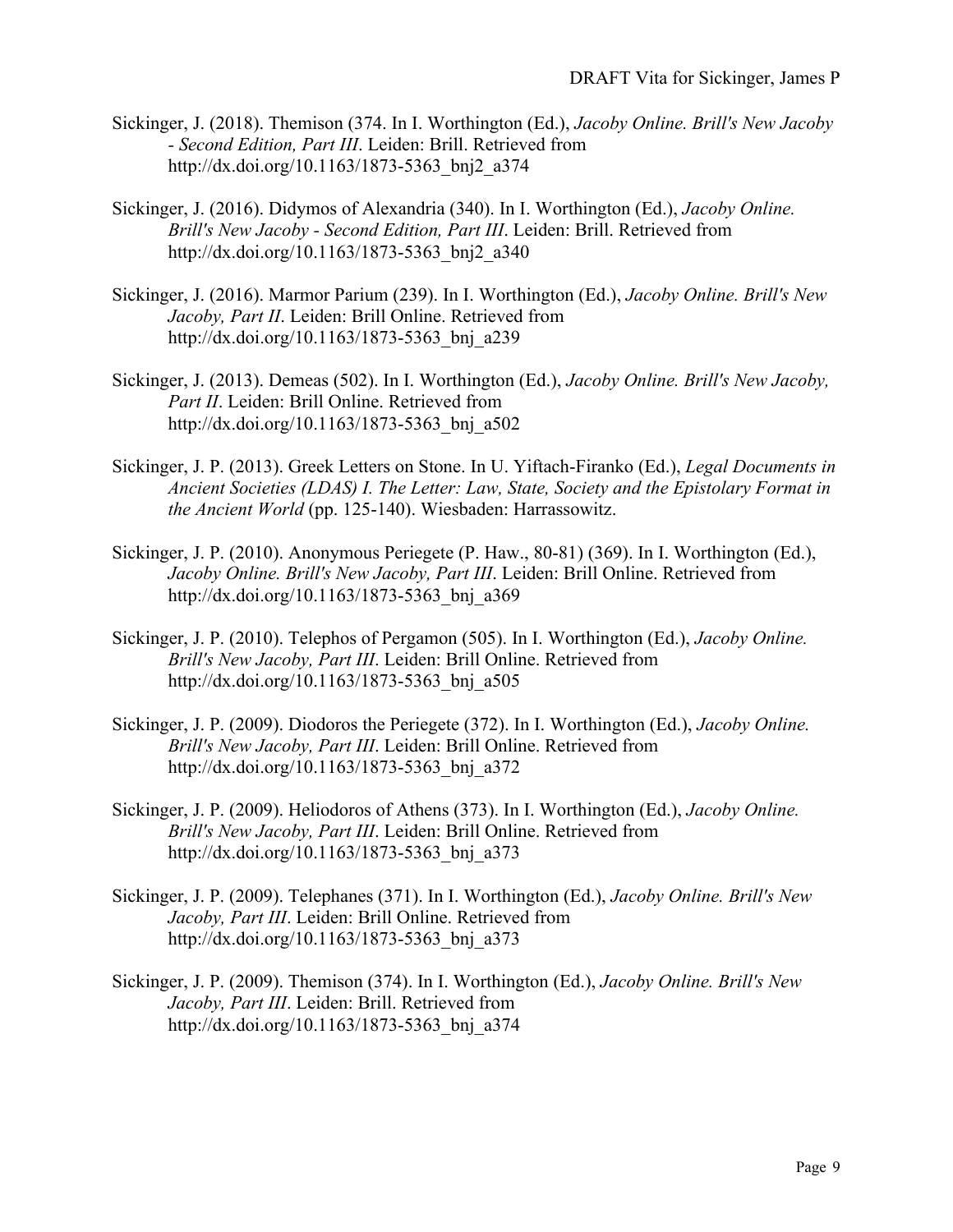- Sickinger, J. P. (2008). Anonymous, Horismoi (375). In I. Worthington (Ed.), *Jacoby Online. Brill's New Jacoby, Part III*. Leiden: Brill Online. Retrieved from http://dx.doi.org/10.1163/1873-5363\_bnj\_a375
- Sickinger, J. P. (2008). Asklepiades of Nikaia (339). In I. Worthington (Ed.), *Jacoby Online. Brill's New Jacoby, Part III*. Leiden: Brill Online. Retrieved from http://dx.doi.org/10.1163/1873-5363\_bnj\_a339
- Sickinger, J. P. (2008). Indeterminacy in Greek Law: Statutory Gaps and Conflicts. In E. Harris, & G. Thür (Eds.), *Symposion 2007: Vorträge zur griechischen und hellenistischen Rechtsgeschichte* (pp. 99-112). Vienna: Austrian Academy.
- Sickinger, J. P. (2008). Kallikrates-Menekles (370). In I. Worthington (Ed.), *Jacoby Online. Brill's New Jacoby, Part III*. Leiden: Brill Online. Retrieved from http://dx.doi.org/10.1163/1873-5363\_bnj\_a370
- Sickinger, J. P. (2008). Nikandros of Thyateira (343). In I. Worthington (Ed.), *Jacoby Online. Brill's New Jacoby, Part III*. Leiden: Brill Online. Retrieved from http://dx.doi.org/10.1163/1873-5363\_bnj\_a343
- Sickinger, J. P. (2008). Seleukos of Alexandria (341). In I. Worthington (Ed.), *Jacoby Online. Brill's New Jacoby, Part III*. Leiden: Brill Online. Retrieved from http://dx.doi.org/10.1163/1873-5363\_bnj\_a341
- Sickinger, J. P. (2007). Didymos of Alexandria (340). In I. Worthington (Ed.), *Jacoby Online. Brill's New Jacoby, Part III*. Leiden: Brill Online. Retrieved from http://dx.doi.org/10.1163/1873-5363\_bnj\_a340
- Sickinger, J. P. (2007). The Bureaucracy of Democracy and Empire. In L.J. Samons (Ed.), *Cambridge Companion to the Age of Pericles* (pp. 196-214). Cambridge: Cambridge University Press.
- Sickinger, J. P. (2006). Rhetoric and the Law. In I. Worthington (Ed.), *A Companion to Greek Rhetoric* (pp. 286-302). Oxford: Blackwell Publishing.
- Sickinger, J. P. (2004). The Laws of Athens: Publication, Preservation, Consultation. In E. Harris, & L. Rubinstein (Eds.), *The Law and the Courts in Ancient Greece* (pp. 93-109). London: Duckworth.
- Sickinger, J. P. (2003). Archon Dates, Atthidographers, and the Sources of Ath. Pol. 22-2. In Geoffrey Bakewell, & James P Sickinger (Eds.), *Gestures. Studies in Ancient Literature, History, and Philosophy in Honor of A.L. Boegehold* (pp. 338-350). Oxford: Oxbow Books.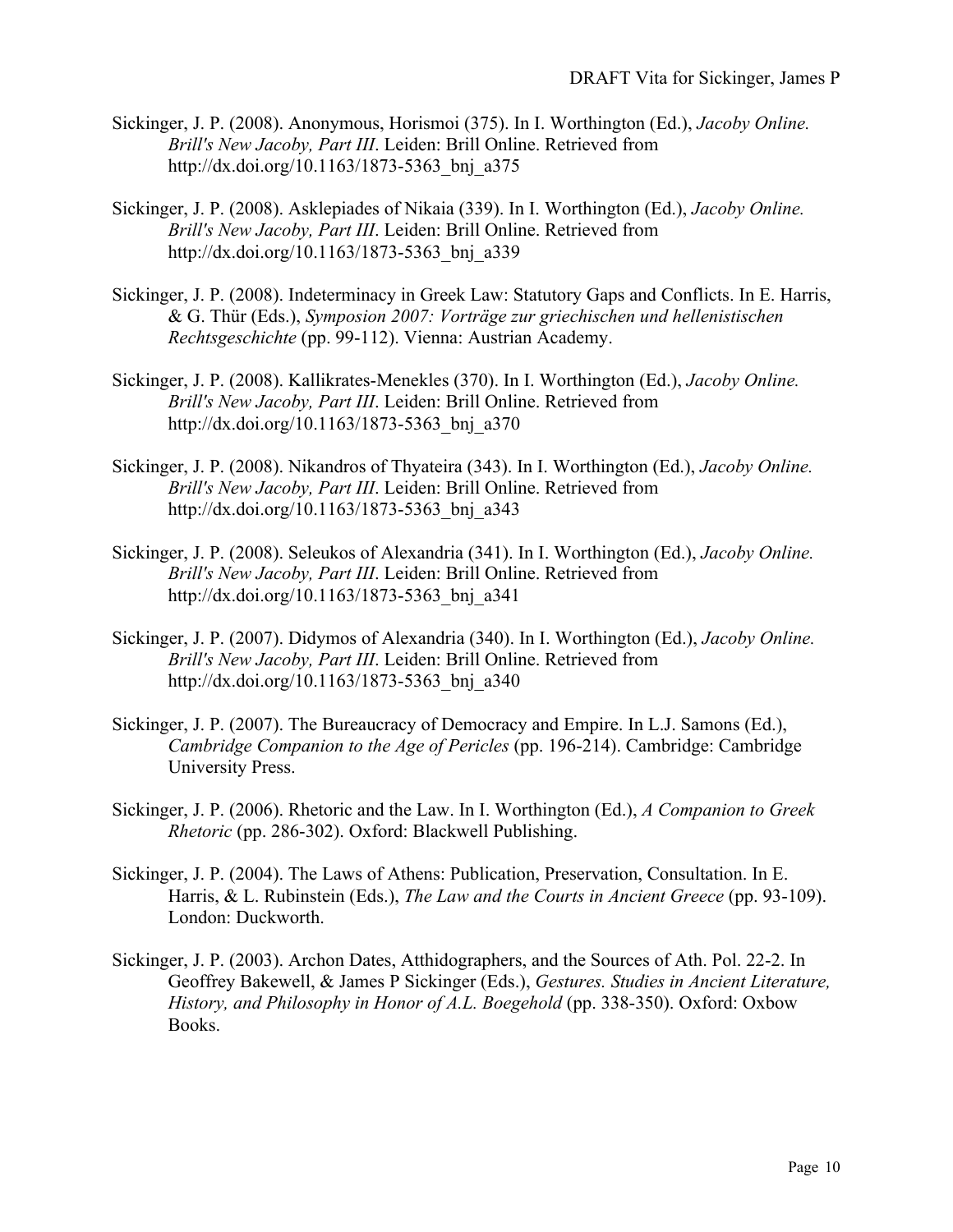Sickinger, J. P. (2002). Literacy, Orality, and Athenian Legislative Practice. In Ian Worthington, & John M. Foley (Eds.), *pea and Grammata. Oral & Written Communication in Ancient Greece* (pp. 147-169). Leiden: Brill.

#### **Refereed Encyclopedia Entries**

- Sickinger, J. P. (2012). Administration, Greece. In R. Bagnall, Kai Brodersen, Craige B. Champion, Andrew Erskine, & Sabine R. Huebner (Eds.), *The Encyclopedia of Ancient History* (p. 75-77). Malden, MA: Wiley-Blackwell.
- Sickinger, J. P. (2012). Kyrbeis. In R. Bagnall, Kai Brodersen, Craige B. Champion, Andrew Erskine, & Sabine R. Huebner (Eds.), *The Encyclopedia of Ancient History* (p. 3845). Malden, MA: Wiley-Blackwell.
- Sickinger, J. P. (2012). Literacy, Greece. In R. Bagnall, Kai Brodersen, Craige B. Champion, Andrew Erskine, & Sabine R. Huebner (Eds.), *The Encyclopedia of Ancient History* (p. 4098-99). Malden, MA: Wiley-Blackwell.
- Sickinger, J. P. (2012). Mamor Parium. In R. Bagnall, Kai Brodersen, Craige B. Champion, Andrew Erskine, & Sabine R. Huebner (Eds.), *The Encyclopedia of Ancient History* (p. 4314-15). Malden, MA: Wiley-Blackwell.
- Sickinger, J. P. (2012). Pentakontaetia. In R. Bagnall, Kai Brodersen, Craige B. Champion, Andrew Erskine, & Sabine R. Huebner (Eds.), *The Encyclopedia of Ancient History* (p. 3). Malden, MA: Wiley-Blackwell.
- Sickinger, J. P. (2012). Perikles. In R. Bagnall, Kai Brodersen, Craige B. Champion, Andrew Erskine, & Sabine R. Huebner (Eds.), *The Encyclopedia of Ancient History* (p. 5161-62). Malden, MA: Wiley-Blackwell.

#### **Invited Reviews**

- Sickinger, J. P. (2020). Rev. of S. Brenne, Die Ostraka vom Kerameikos. Kerameikos, Vol. 20 (Wiesbaden: Reichert Verlag, 2018). *Bryn Mawr Classical Review*. Retrieved from https://bmcr.brynmawr.edu/2020/2020.08.16/
- Sickinger, J. (2018). Rev. Paulin Ismard. Democracy's Slaves: A Political History of Ancient Greece. (Cambridge and London: Harvard University Press, 2017). *Classical World*, *111.2*, 273-274. Retrieved from http://muse.jhu.edu/article/686316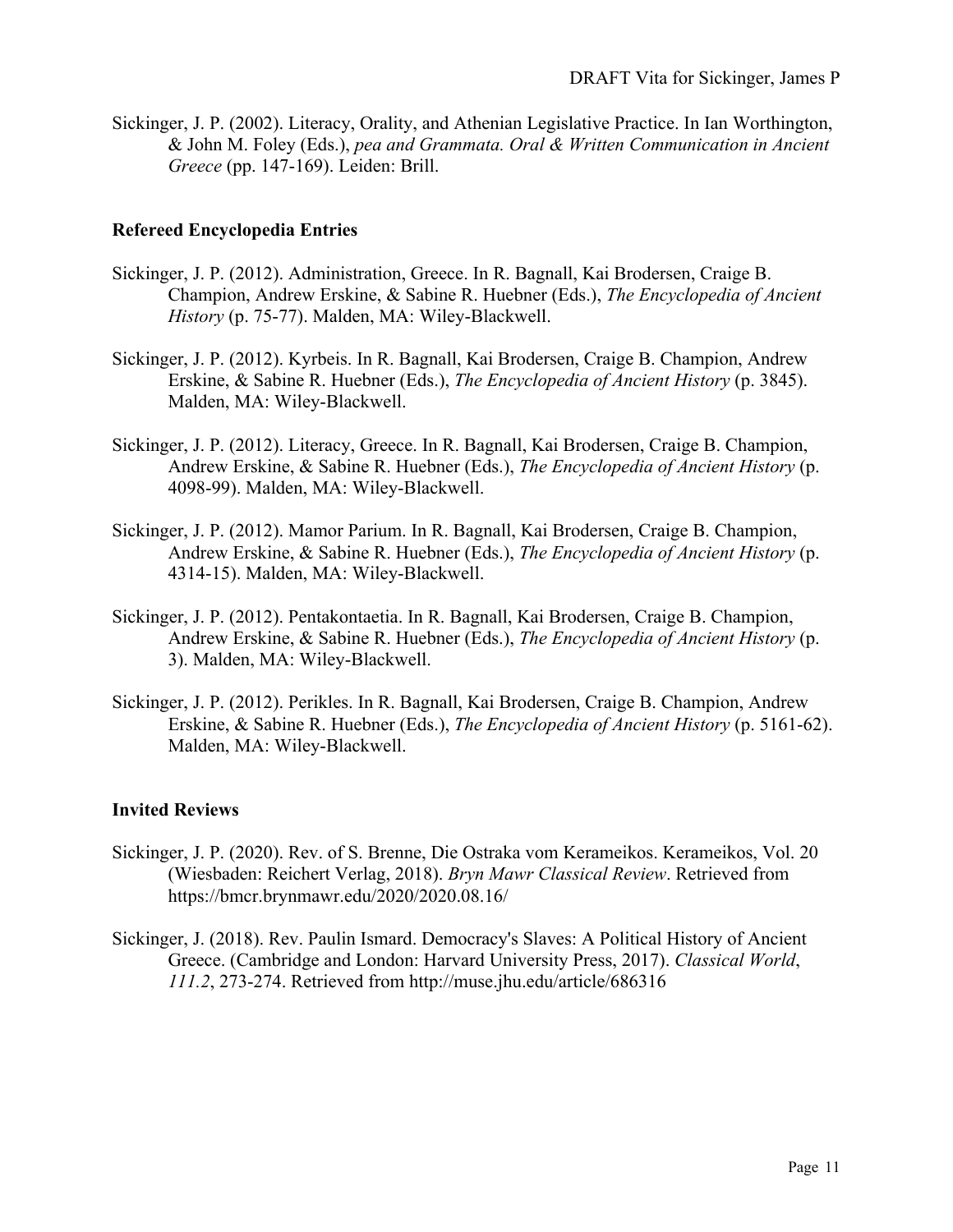- Sickinger, J. (2016). Rev. M. Canevaro, The Documents in the Attic Orators. Laws & Decrees in the Public Speeches of the Demosthenic Corpus. With a Chapter by E.M. Harris (Oxford: Oxford University Press 2013). xviii, 389 pp. Pr. £83.00 (hb). *Mnemosyne*, *69.5*, 873–876. Retrieved from https://doi.org/10.1163/1568525X-12342210
- Sickinger, J. P. (2013). Rev. of E. Meyer, Metics and the Athenian phialai-inscriptions : a study in Athenian epigraphy and law. Historia Einzelschrift, 208 (Stuttgart: Steiner, 2010). *Journal of Hellenic Studies*, *133*, 205-206.
- Sickinger, J. (2013). Rev. of J.A. Dabdab Trabulsi, Le Présent dans le passé. Autour de quelques Périclès du XXe siècle et de la possibilité d'une vérité en Histoire (Besançon: Presses Universitaires de Franche-Comté, 2011). *Classical Review*, *63*, 239-41.
- Sickinger, J. P. (2011). Rev. of C. Cooper (ed.), Epigraphy and the Greek Historian (Toronto: University of Toronto Press, 2008). *Phoenix*, *64*, 434-6.
- Sickinger, J. P. (2011). Rev. of S.C.Todd, A Commentary on Lysias, Speeches 1-11 (Oxford: Oxford University Press, 2008). *Mnemosyne*, *64*, 668-72.
- Sickinger, J. P. (2009). Rev. of M. Gagarin, Writing Greek Law (Cambridge: Cambridge University Press 2008). *New England Classical Journal*, *26*, 3.
- Sickinger, J. P. (2008). Rev. of C. Pébarthe, Cité, démocratie et écriture. Histoire de l'alphabétisation d'Athènes à l'époque classique (Paris: De Boccard 2006). *Journal of Hellenic Studies*, *128*, 226.
- Sickinger, J. P. (2008). Rev. of M.H. Hansen, The Return of the Polis. The Use and Meanings of the Word polis in Archaic and Classical Sources. Papers from the Copenhagen Polis Centre 8. Historia Einzelschriften, 198 (Stuttgart: Franz Steiner Verlag 2007). *Polis*, *25*, 167-70.
- Sickinger, J. P. (2005). Rev. of P.J. Rhodes and R. Osborne, Greek Historical Inscriptions 404-323 BC (Oxford: OUP 2003). *American Journal of Archaeology*, *109*, 314-5.

#### **Invited Newsletter Articles**

- Sickinger, J. P. (2002). School Trip Catches Up on Developments in N.E. Greece. *AKOUE. Newsletter of the American School of Classical Studies at Athens*, *49.2*, 2.
- Sickinger, J. P. (1996). Summer Session II. *AKOUE: Newsletter of the American School of Classical Studies at Athens*, *36*, 11.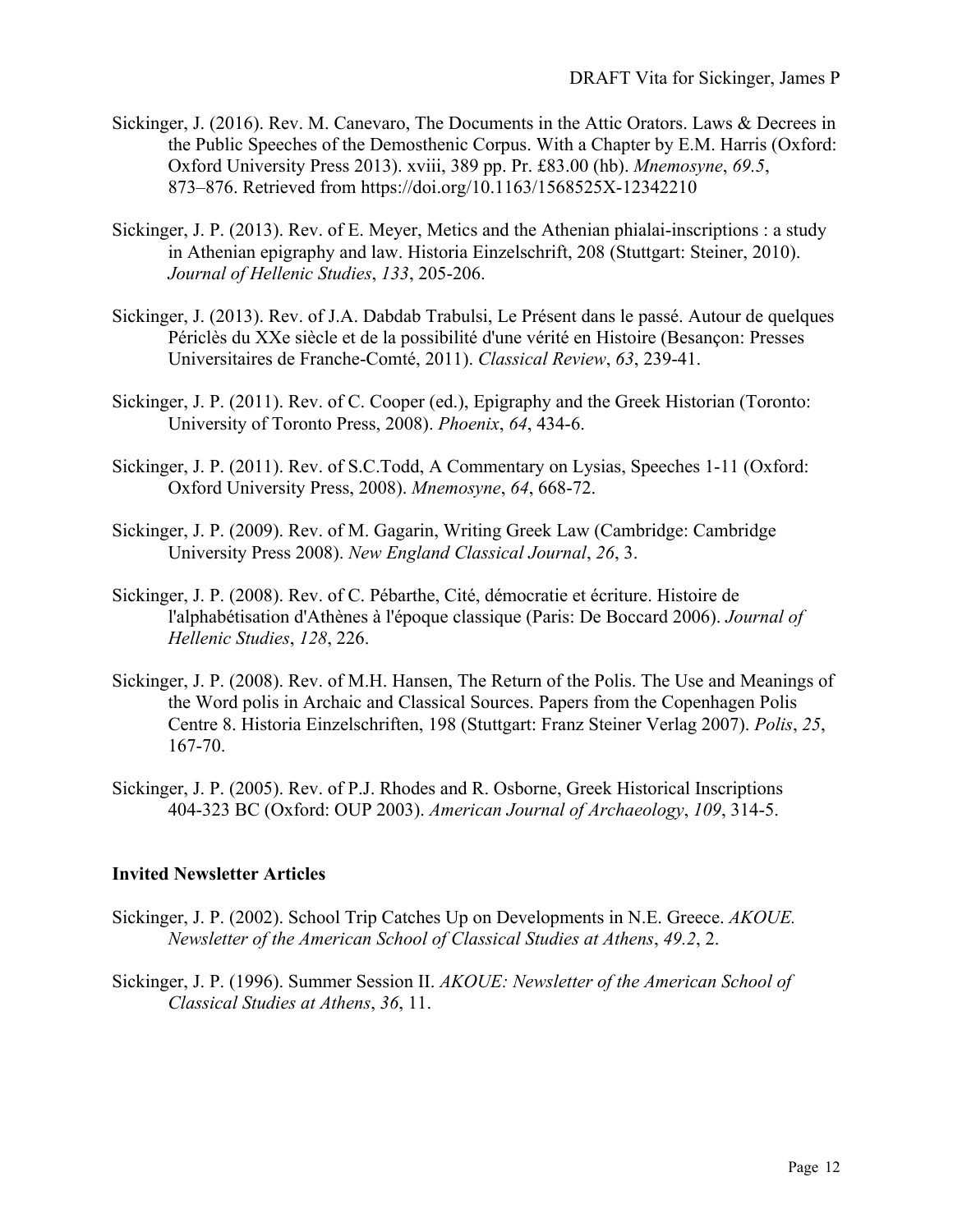## **Nonrefereed Journal Articles**

Sickinger, J. P. (2001). The Origins of Democracy. *Archaeology Odyssey*, 6-7.

Reprinted in The Origin of Things, edited by J. Meinhardt (Washington, D.C.: Biblical Archaeological Society, 2002): 83- 88.

## **Nonrefereed Encyclopedia Entries**

- Sickinger, J. P. (2001). "Achaean League," "Apollodorus of Athens," "Athens," "Battle of Plataea," "King's Peace," "Philochorus.". In T. Sienkewicz (Ed.), *Encyclopedia of the Ancient World*. Pasadena: Salem Press.
- Sickinger, J. P. (2001). "Alcibiades," "Athenian Empire," "Dionysius the Elder," "Dionysian Wars," "Iphicrates," "Spartan Empire," "Messenian Wars.". In J. Powell (Ed.), *Magill's Guide to Military History*. Pasadena: Salem Press.
- Sickinger, J. P. (2001). "Armies and Infantry: Ancient to 1500 C.E.," "Bows and Arrows: Ancient to 1500 C.E.". In J. Powell (Ed.), *Weapons and Warfare*. Pasadena: Salem Press.

#### **Presentations**

#### **Invited Papers at Conferences**

Sickinger, J. P. (presented 2019, September). *Keeping to the Point: Lysias 13 and the Case Against Agoratos (presented in absentia)*. Paper presented at Keeping to the Point: Law, Rhetoric and Character in Athenian Forensic Oratory, School of History, Classics & Archaeology, University of Edinburth, Edinburgh. (International)

(presented in absentia).

- Sickinger, J. (presented 2018, November). *A digital archive of the Agora ostraka*. Paper presented at Der hellenistische und römische Ostrakismosdiskurs – Überlieferung, Wandel und zeitgenössische Intentionen, Instituts für Alte Geschichte, Vienna, Austria. (International)
- Sickinger, J. (presented 2018, October). *Inscribed Documents in the Attic Orators*. Paper presented at Ἥκω μαθητὴς εἰς τὸ φροντιστήριο, Greek Epigraphical Society/Epigraphical Museum, Athens, Greece. (International)
- Sickinger, J. (presented 2016). *Written Documents as Forms of Proof*. Paper presented at Discovery of the Facts, Department of Classics, University of Chicago, Chicago, IL. (International)
- Sickinger, J. P. (presented 2007). *Indeterminacy in Greek Law*. Paper presented at Symposion. Biennial Meeting of the Gesellschaft für griechischen und hellenistischen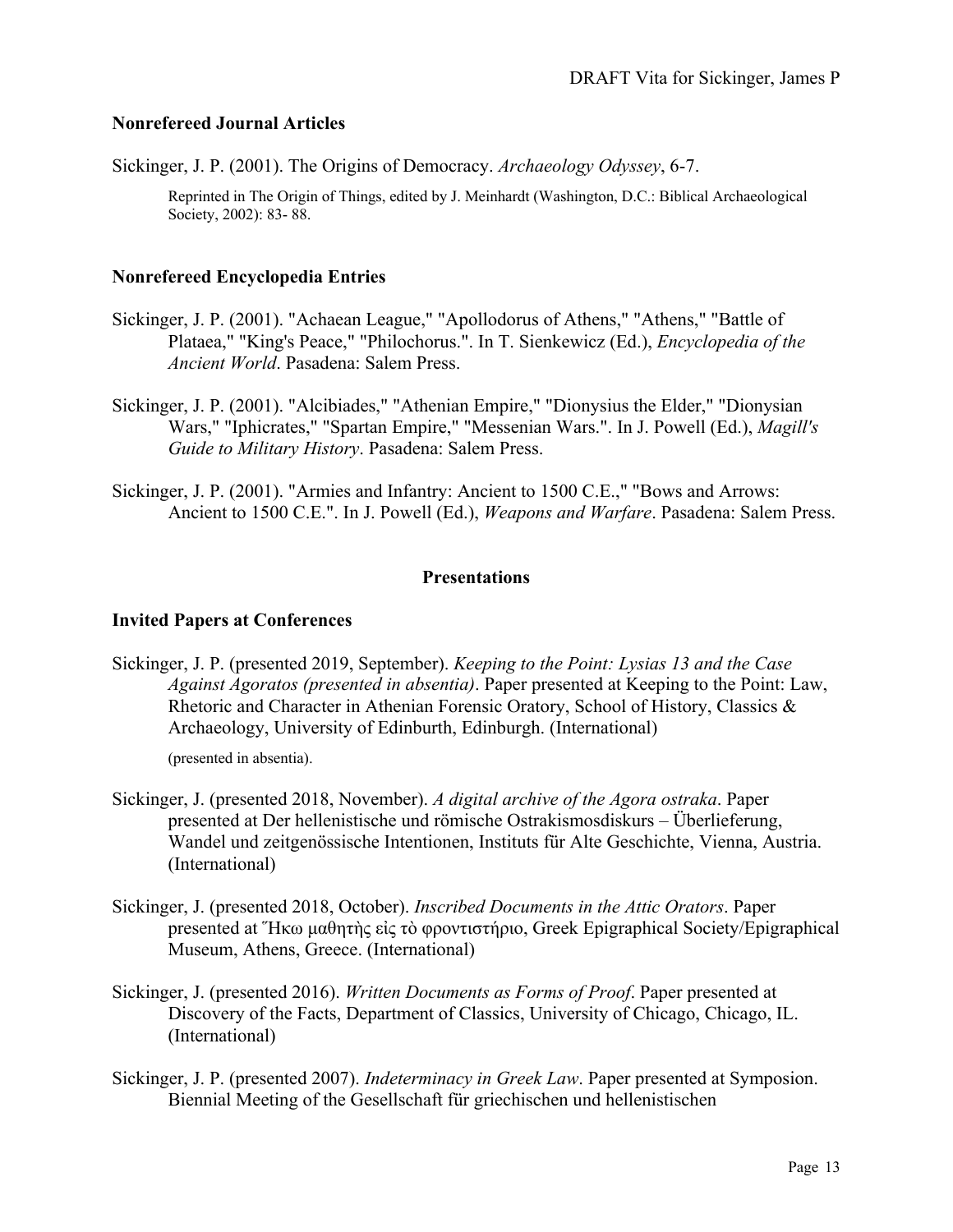Rechtsgeschichte, Gesellschaft für griechischen und hellenistischen Rechtsgeschichte, Durham, England. (International)

Sickinger, J. P. (presented 2006). *Ostraka from the Athenian Agora*. Paper presented at Annual Meetings of the American Philological Association/Archaeological Institute of America, American Philological Association/Archaeological Institute of America, Montreal, Canada. (International)

## **Refereed Papers at Conferences**

- Sickinger, J. P. (presented 2022, August). *Unpublished Ostraka from the Athenian Agora*. Paper presented at 16th International Congress of Greek and Latin Epigraphy, Association Internationale d'Épigraphie Grecque et Latine, Bordeaux, France. (International) Retrieved from https://ciegl2022.sciencesconf.org/
- Sickinger, J. P. (presented 2020, April). *"The Kerameikos Ostraka: Fifty Years Later."*. Paper presented at the meeting of Association of Ancient Historians, Iowa City, IA (online). (National)
- Sickinger, J. P. (presented 2020, January). *Corrections to Ostraka and the Literacy of Athenian Citizens*. Paper presented at Third North American Congress of Greek and Latin Epigraphy, American Society of Greek and Latin Epigraphy, Georgetown University, Washington DC. (International)
- Sickinger, J. (presented 2013, September). *Evidence and Witnesses in Greek Law*. Paper presented at Colloquium on the Oxford Handbook of Ancient Greek Law, Department of Classics, Durham University, Durham University, Durham, England. (International)
- Sickinger, J. P. (presented 2011). *Erasures in Athenian Inscriptions of the Classical Period*. Paper presented at First Annual North American Congress of Greek and Latin Epigraphy, American Society of Greek and Latin Epigraphy, San Antionio, Texas. (International)
- Sickinger, J. P. (presented 2010). *Classics in Crisis? A Look Back after Twenty Years*. Paper presented at Biennial Meetings of the Southern Section of the Classical Association of the Midwest and South, Classical Association of the Midwest and South, Richmond, VA. (Regional)
- Sickinger, J. P. (presented 2008). *Official Letters on Stone*. Paper presented at Legal Documents in Ancient Society: The Letter, Institute for the Study of the Ancient World, New York University/The American Academy in Rome, Rome. (International)
- Sickinger, J. P. (presented 2008). *Publication of Legal Decisions in Classical Athens*. Paper presented at First International Meting of Young Historians of Greek Law, Gesellschaft fur griechische und hellenistische Rechtsgeschichte, Athens, Greece. (International)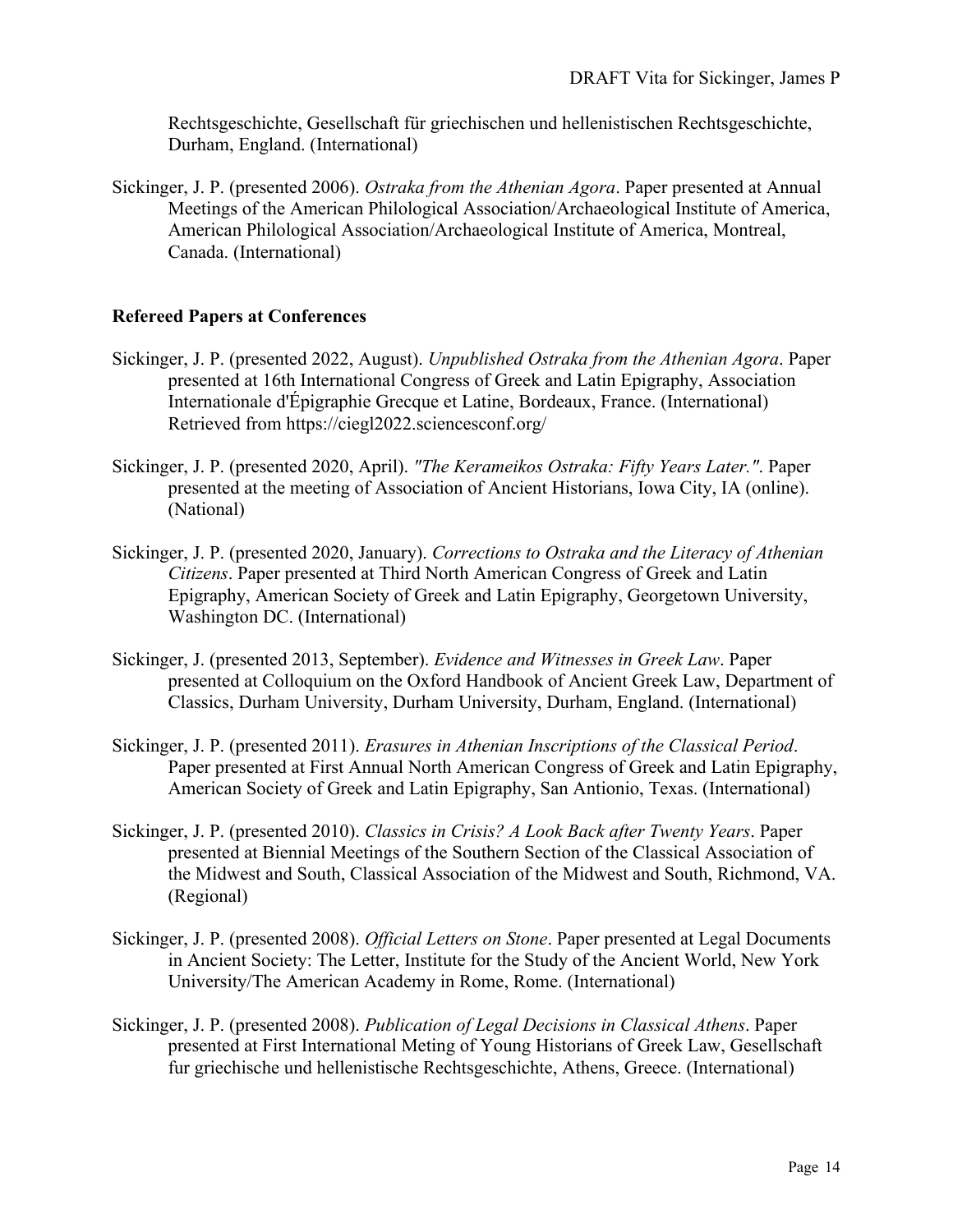- Sickinger, J. P. (presented 2007). *Ostracism and the Foundation of the Athenian Agora*. Paper presented at Annual Meetings of the Classical Association of the Midwest and South, Classical Association of the Midwest and South, Cincinnati, Ohio. (National)
- Sickinger, J. P. (presented 2006). *Ostraka from the Athenian Agora*. Paper presented at Annual Meetings of the American Philological Association/Archaeological Institute of America, American Philological Association/Archaeological Institute of America, Montreal, Canada. (International)
- Sickinger, J. P. (presented 2006). *Publication of Verdicts and the Athenian Epigraphic Habit*. Paper presented at Annual Meetings of the Classical Association of the Midwest and South, Classical Association of the Midwest and South, Gainesville, FL. (National)
- Sickinger, J. P. (presented 2000). *Cloudcuckooland and the Tyranny of Writing*. Paper presented at Annual Meetings of the Classical Association of the Midwest and South, Classical Association of the Midwest and South, Knoxville, TN. (National)
- Sickinger, J. P. (presented 1999). *Literacy and Attic Inscriptions: An Epigraphical Perspective*. Paper presented at Annual Meetings of the American Philological Association, American Philological Association, Dallas, TX. (International)
- Sickinger, J. P. (presented 1999). *The Literate Character of Athenian Democracy*. Paper presented at Annual Meetings of the Classical Association of the Midwest and South, Classical Association of the Midwest and South, Cleveland, Ohio. (National)
- Sickinger, J. P. (presented 1998). *Archives and the Ancient Athenian Democracy*. Paper presented at Annual Meetings of the Society of American Archivists, Society of American Archivists, Orlando, FL. (National)
- Sickinger, J. P. (presented 1997). *IG II2 2318 and Athenian Archives of the Early Fifth Century."*. Paper presented at Annual Meetings of the American Philological Association, American Philological Association, Chicago. (International)
- Sickinger, J. P. (presented 1995). *The Athenian Law Code: Publication, Preservation, and Consultation*. Paper presented at Annual Meetings of the American Philological Association, American Philological Association, San Diego, CA. (International)
- Sickinger, J. P. (presented 1993). *Laws as Evidence in Athenian Lawcourts*. Paper presented at Annual Meetings of the American Philological Association, American Philological Association, Washington, D.C. (International)
- Sickinger, J. P. (presented 1992). *Written Records and Aristotle: The Sources of the Athenaion Politeia*. Paper presented at Annual Meetings of the American Philological Association, American Philological Association, New Orleans, LA. (International)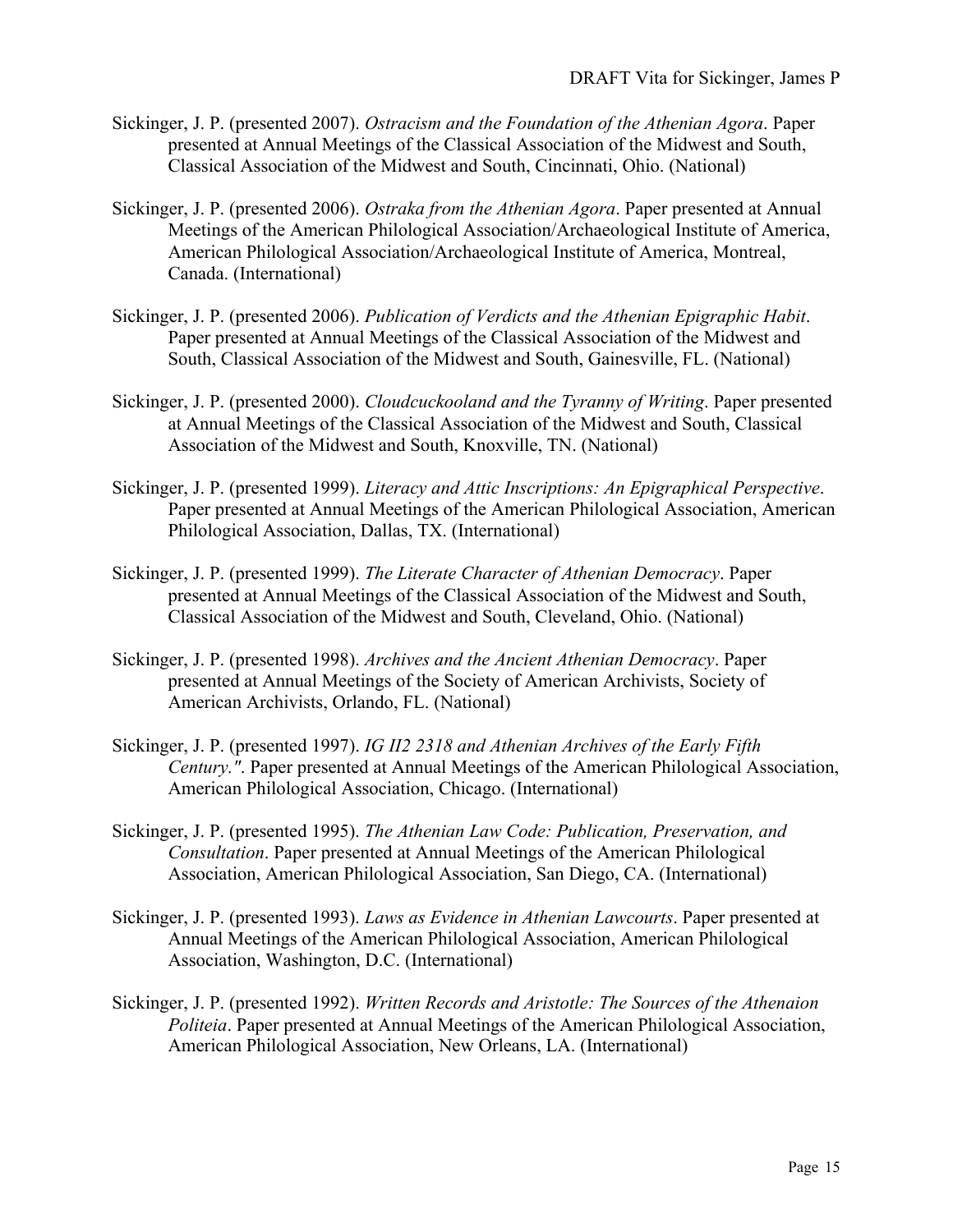Sickinger, J. P. (presented 1990). *The Athenian Disaster at Drabeskos*. Paper presented at Annual Meetings of the American Philological Association, American Philological Association, San Francisco, CA. (International)

## **Refereed Presentations at Conferences**

Sickinger, J. (presented 2017, August). *Ostraka from the Athenian Agora*. Poster presentation at XVth International Congress of Greek and Latin Epigraphy, Association Internationale d'Épigraphie Grecque et Latine, Vienna, Austria. (International)

## **Invited Lectures and Readings of Original Work**

- Sickinger, J. P. (2020, October). *Athenian Ostracism: New Light on an Ancient Practice (Annual Charles Moore Invited Lecture)*. Delivered at Department of Classics, Trinity College; Hartford Chapter of AIA, Hartford, CT (Online via Zoom). (Regional)
- Sickinger, J. P. (2019, October). *Ostraka and Ostracism: New Light on an Ancient Practice*. Delivered at Archaeological Institute of America, Central Carolinas Society, Davidson College, NC. (Local)
- Sickinger, J. (2018, December). *"Όστρακα and Οστρακισμός: New Discoveries in the Athenian Agora"*. Delivered at American School of Classical Studies at Athens, Athens, Greece. (International)
- Sickinger, J. P. (2004). *Reading Greek Inscriptions (Keynote Address at Annual Meeting of the American School of Classical Studies at Athens)*. Delivered at American School of Classical Studies at Athens, Athens, Greece. (International)
- Sickinger, J. P. (2003). *Literacy and Ancient Inscriptions (Pirie Lecture)*. Delivered at American Academy in Rome, Rome, Italy. (International)

Pirie Lecture.

## **Contracts and Grants**

## **Contracts and Grants Funded**

Sickinger, J. (Sep 2018–Jun 2019). *Ostraka from Athens: A New Edition*. Funded by National Endowment for the Humanities-American School of Classical Studies at Athens. Total award \$21,000.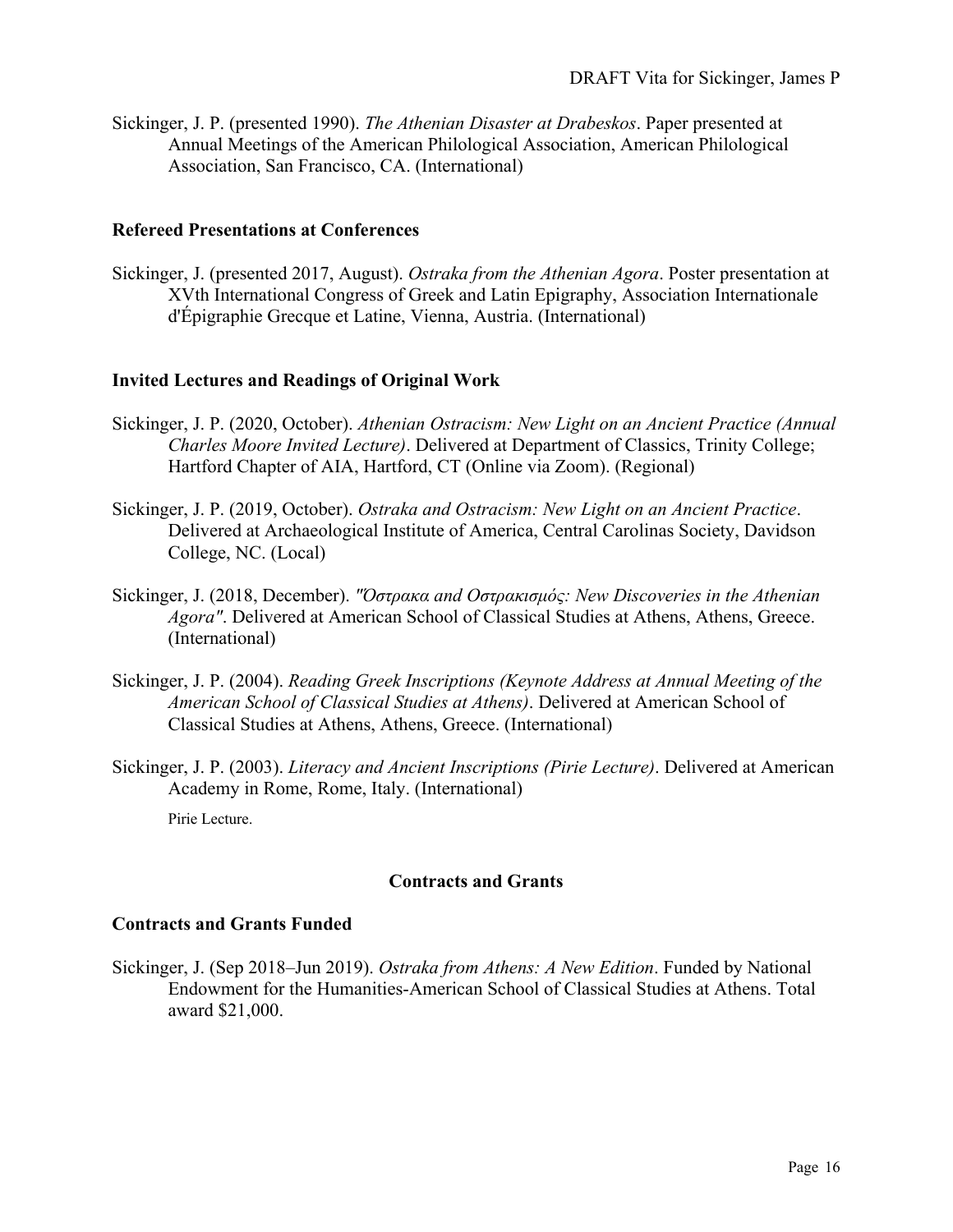Sickinger, J. (Sep 2018–Jun 2019). *Elizabeth A. Whitehead Visiting Professor/Distinguished Scholar (Declined to Accept NEH grant)*. Funded by American School of Classical Studies at Athens. Total award \$35,000.

Fellowship awarded; declined to accept NEH fellowship.

- Sickinger, James P (PI). (Jul 2018–Jun 2019). *Ostraka from Athens: A New Edition*. Funded by LOEB Classical Library Foundation. Total award \$35,000.
- Sickinger, James P (PI). (May 2018–Aug 2018). *COFRS: Ostraka from the Athenian Agora: A New Edition*. Funded by FSU CRC. (None). Total award \$14,000.
- Sickinger, James P (PI). (May 2017–May 2018). *PG:Ostraka from the Athenian Agora: Creating a Digital Image Archive*. Funded by FSU CRC. (None). Total award \$13,000.
- Sickinger, James P (PI). (Jan 2013–Jun 2013). *SGP: Ostraka from the Athenian Agora*. Funded by FSU CRC. (None). Total award \$2,520.
- Sickinger, J. P. (May 2010–Aug 2010). *Studies in Ancient Greek Chronography: The Parian Marble and Chronika of Apollodoros*. Funded by CRC-COFRS, Florida State University. Total award \$14,000.
- Sickinger, James P (PI). (May 2006–Aug 2006). *Archives in the Ancient Greek World*. Funded by FSU CRC-COFRS. (None). Total award \$12,000.
- Sickinger, J. P. (May 2001–Aug 2001). *Literacy and Ostracism: New Finds from the Athenian Agora*. Funded by National Endwoment for the Humanties. Total award \$6,000.

## **Contracts and Grants Denied**

- Sickinger, J. P. (2008). *Written in Stone: Inscriptions and their Uses in Ancient Greece*. Submitted to Institute for Advanced Study.
- Sickinger, J. P. (2008). *Written in Stone: Inscriptions and their Uses in Ancient Greece*. Submitted to National Endowment for the Humanities/American School of Classical Studies.

#### **Service**

## **Florida State University**

#### **FSU University Service**

Member, Undergraduate Policy Committee (2021–2023).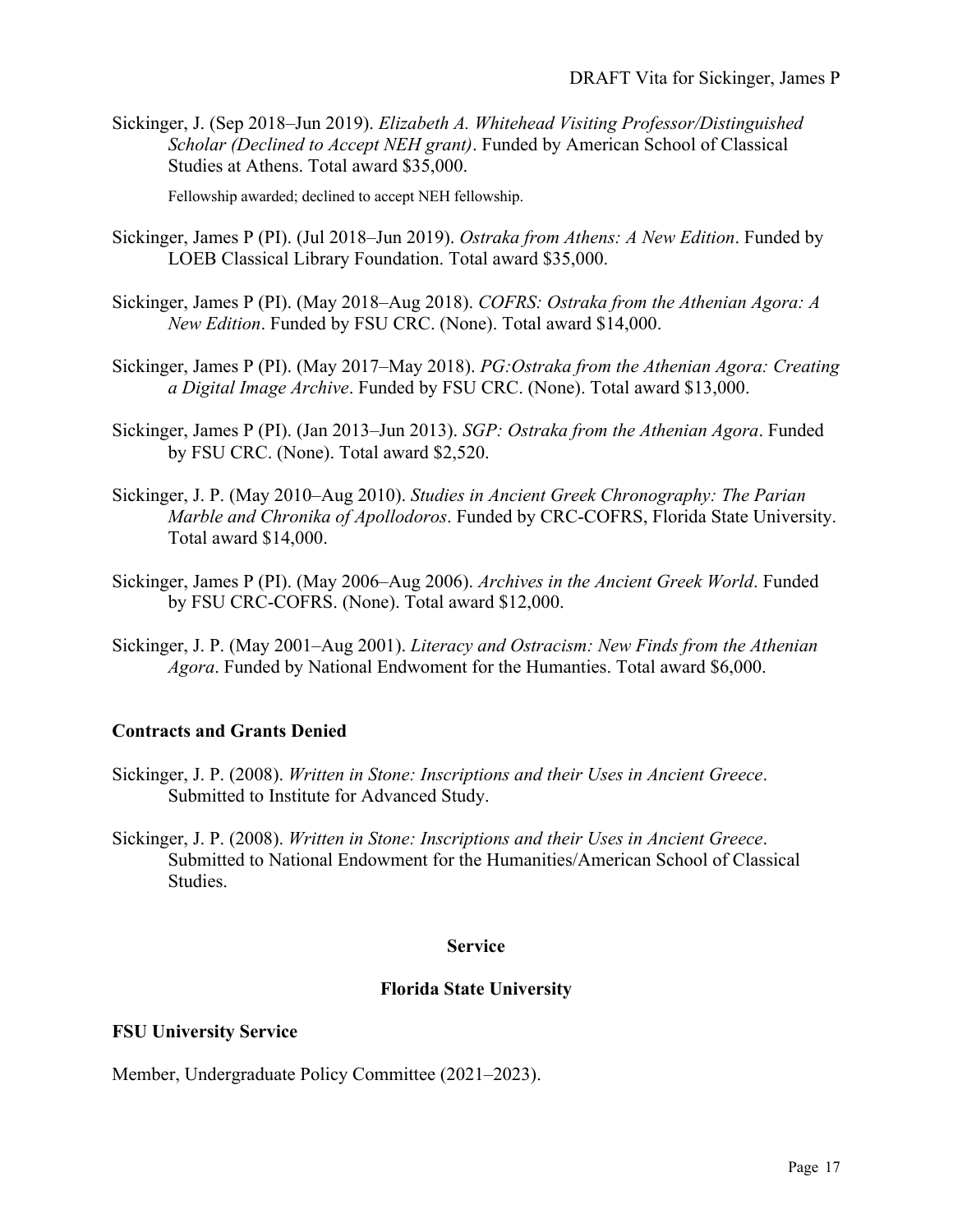Reviewer, COFRS Review Panel (2021).

Member, Academic Honor Policy Hearing (2021).

Reviewer, COFRS Review Panel (2019).

Reviewer, Kingsbury Undergraduate Thesis Award (2016).

Member, Academics Subcommittee, Athletics Board (2010–2012).

Member, Athletic Board (2010–2012).

Member, Council for International Education (2007–2012).

Member, Faculty Senate (2006–2010).

Member, Elections Committee, Faculty Senate (2008–2009).

Member, Distance Learning Committee (2007–2008).

## **FSU College Service**

Chairman, Ad Hoc Committee on Bylaws, College of Arts and Sciences (2009–2010).

#### **FSU Department Service**

Advisor, Ancient History (2021–present).

Member, PhD Greek Literature Exam Committee (2021–present).

Member, Doctoral & MA Language Exams Committee (Greek) (2020–present).

Member, Ph.D. Review Committee – Greek (2019–present). Chair, 2019/20.

Member, Conference & Colloquia Committee (2019–present).

Member, Ancient History Committee (2012–present). Chair 2013-2015, 2021-present.

Member, Tenure and Promotion Committee (2000–present).

Member, Ad Hoc Committee on Bylaws (2021–2022).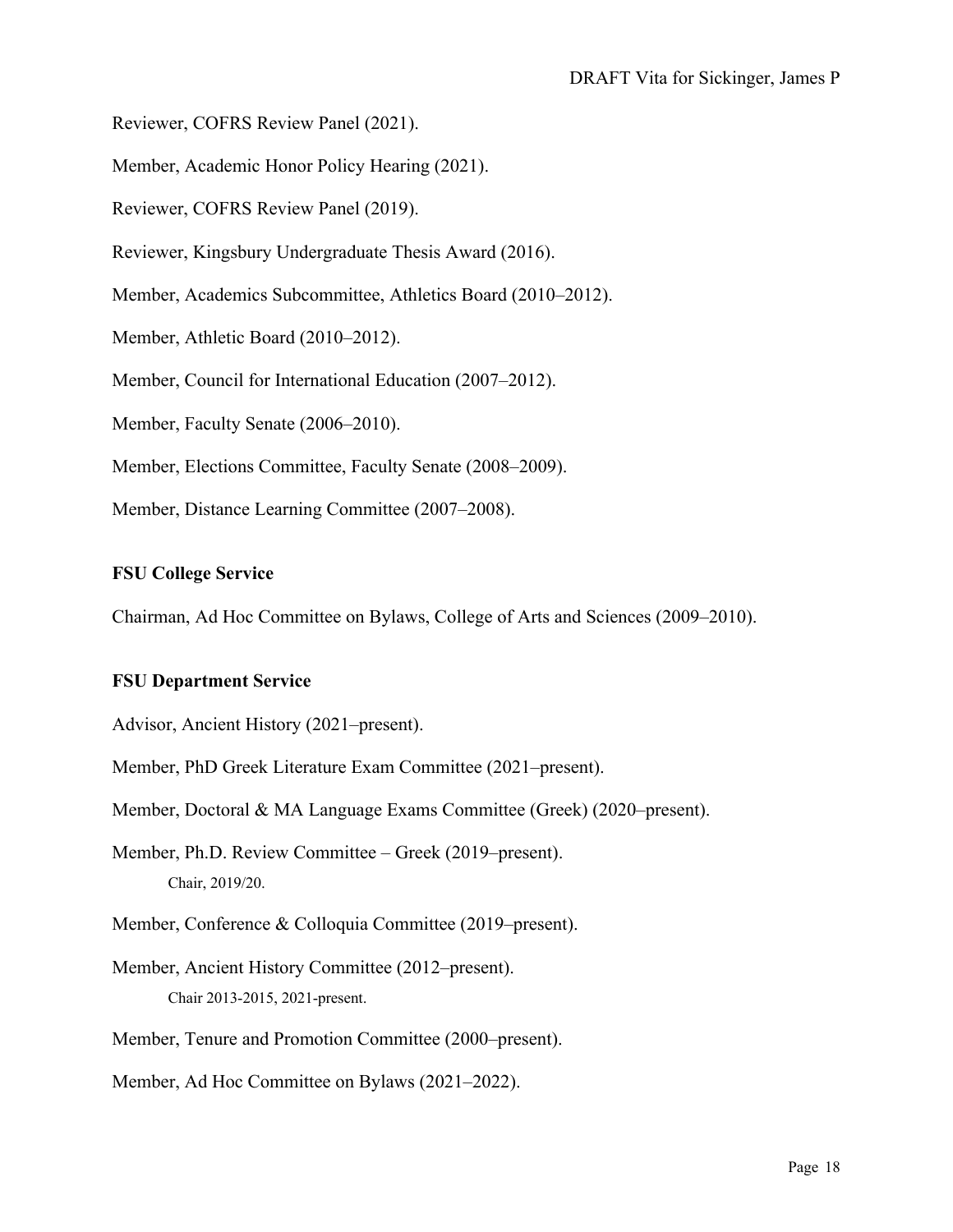- Member, Admissions Committee (2021–2022).
- Member, Search Committee, Greek Poetry/Literature (2021–2022).
- Member, Executive Committee (2021).
- Director, Undergraduate Studies (2020–2021).
- Associate Chair, Dept.Classics (2020).
- Advisor, Eta Sigma Phi (2020).
- Member, Admissions Committee (2019–2020).
- Member, Classics in Schools/Outreach Committee (2019–2020).
- Director, Undergraduate Studies (2015–2018).
- Member, Executive Committee (2017–2018).
- Member, PhD Annual Review Committee (Greek) (2016–2018). Chair, 2017-2018.
- Member/Chair, Outreach Committee (2010–2018).
- Member, Philology Committee (1993–2012). Chair, 2010-2012.
- Member, Archaeology Committee (2005–2010).
- Member, Conference/Colloquium Committee (2008–2009).
- Member, Executive Committee (2006–2009).
- Director, Graduate Studies (2006–2009).
- Director, Undergraduate Studies (1994–2002).

## **The Profession**

## **Guest Reviewer for Refereed Journals**

*Antichthon* (Jun 2021).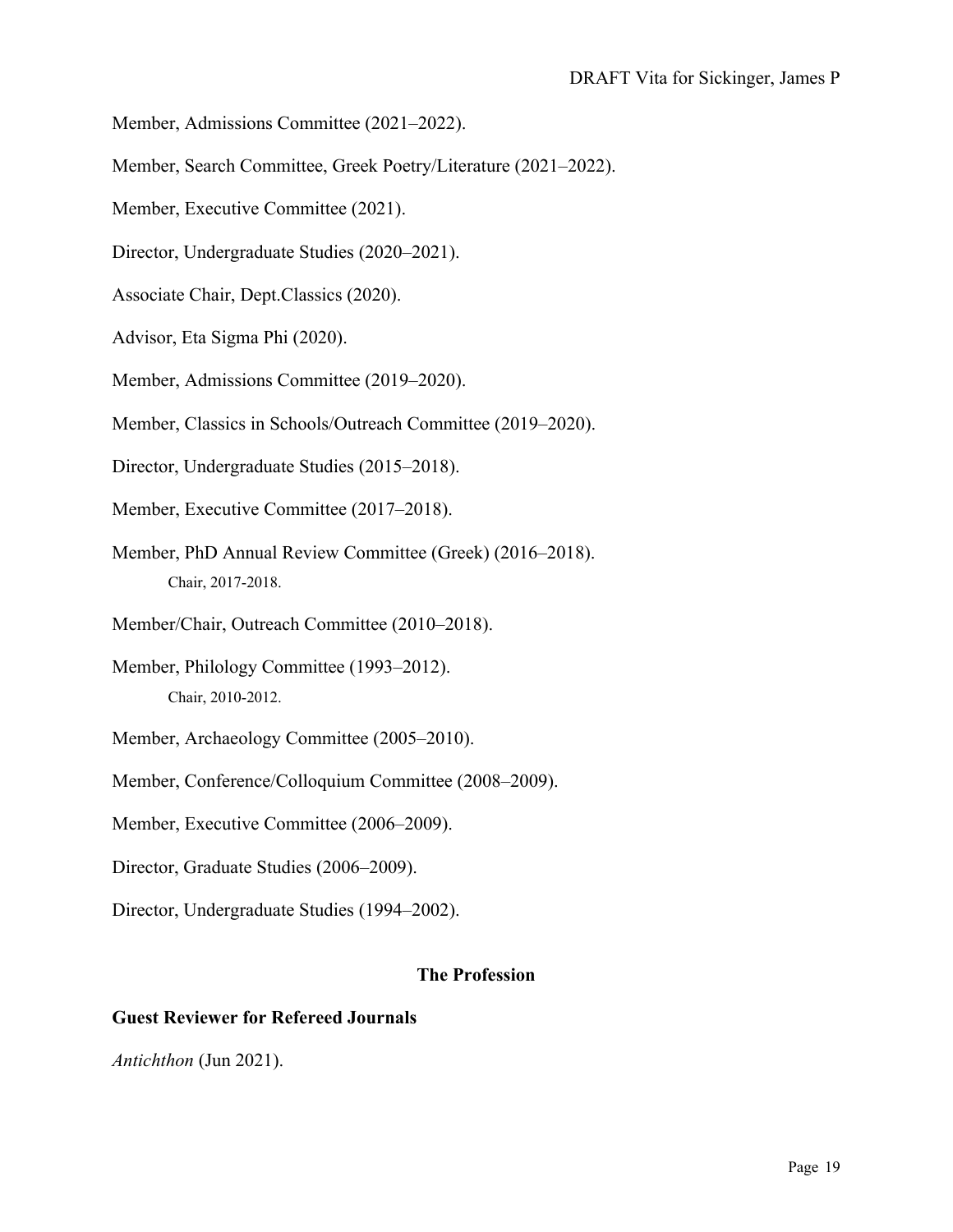*Hesperia* (Dec 2020). Article Referee.

*Historia* (2016).

*Journal of Hellenic Studies* (2015).

*Phoenix* (2012).

Article referee.

*Hesperia* (2011).

# **Reviewer or Panelist for Grant Applications**

National Endowment for the Humanities (2016).

Fellowship Programs at Independent Research Institutions (FPIRI).

Council for the Humanities, Netherlands Organization for Scientific Research (NWO) (2015).

Social Sciences and Humanities Research Council of Canada (2008–2009).

National Endowment for the Humanities (Summer Stipend Program) (2008–2009).

National Endowment for the Humanities (Summer Stipend Program) (2006–2007).

## **Service to Professional Associations**

- Member, Executive Committee, American Society of Greek and Latin Epigraphy (2020–present).
- Senior Editor, "ASGLE Bulletin" (semi-annual newsletter), American Society of Greek and Latin Epigraphy (ASGLE) (2020–present).

Member, Managing Committee, American School of Classical Studies at Athens (2000–present).

Vice President, American Society of Greek and Latin Epigraphy (2022–2024).

Member, Committee on Committees, American School of Classical Studies at Athens (2018–2020).

Secretary-Treasurer, American Society of Greek and Latin Epigraphy (2013–2018).